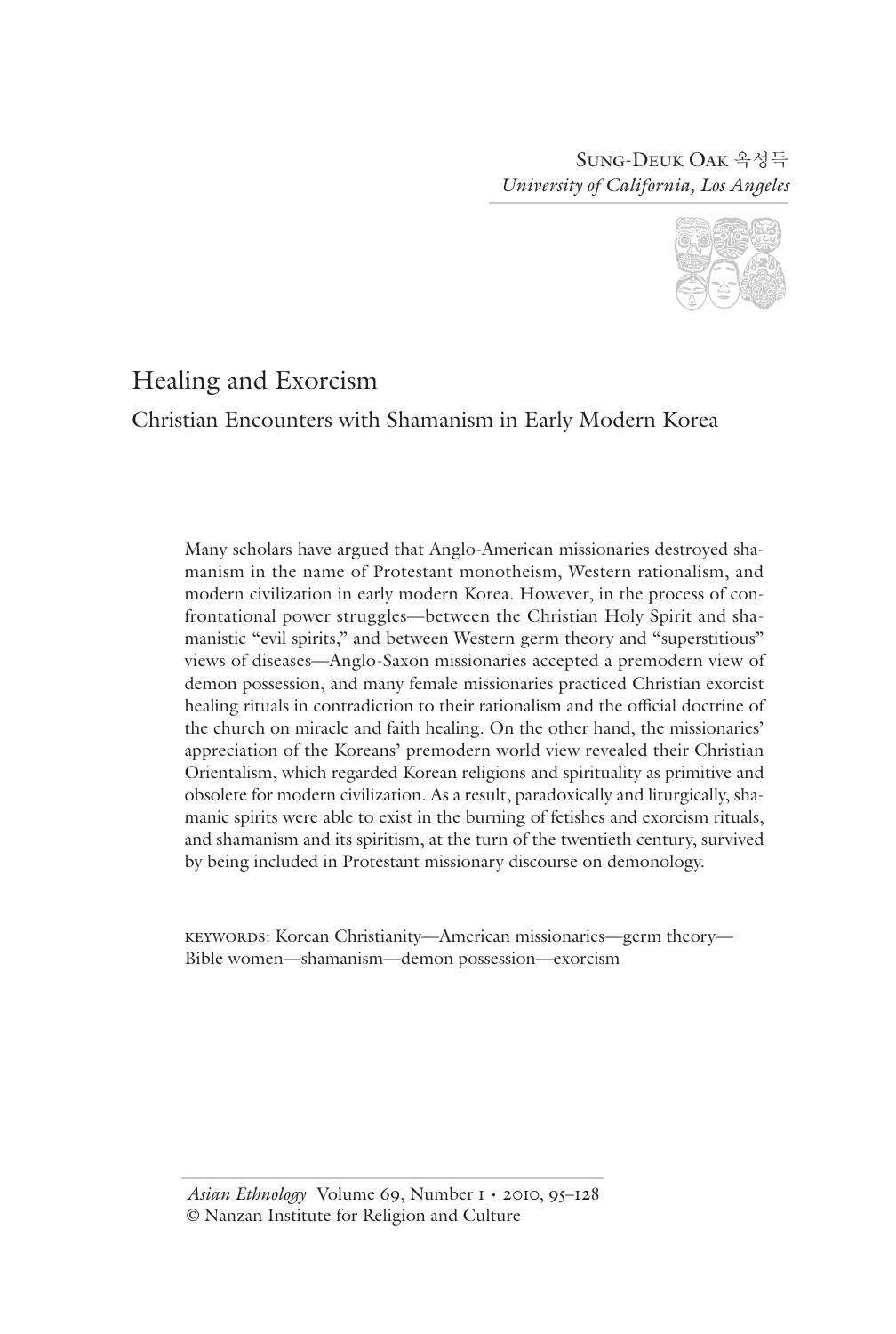I ary to Korea, defined a "witch" as *mudang* 무당 (shaman), *mynyŏ* 무녀 (sorcer-IN 1890 Horace G. Underwood (1859–1916), the first American clerical missioness), *masyul hanan nyŏp'yŏnnye* 마슐하는녀편녜 (wretch of magic), and *yosul hanan nyŏp'yŏnnye* 요슐하는녀편녜 (wretch of witchcraft) in his *English-Korean Dictionary* (Underwood 1890, 289).1 Like Confucian *yangban* elites and French Catholic missionaries, Underwood despised the *mudang*, putting their shamanic ceremonies on a par with Western witchcraft and all of its stigmas. He rejected Korean shamanism, just as other Christian missionaries rejected magic and wizardry in different mission fields. In the process of iconoclastic encounters with Korean folk religions, however, Anglo-Saxon missionaries took over the *mudang* role of casting out devils and "evil spirits." Like French Catholic missionaries, on the one hand North American Protestant missionaries attacked Korean folk religions, and on the other accepted Korean shamanistic belief in the existence of spirits, demon possession, and exorcism (see Kim 1994; Walraven 1998).

The conversion of Koreans to Protestant Christianity, therefore, signified more than a one-way push towards enlightenment, modernization, and the Christianization of centuries-old beliefs. Even though Protestant missionaries attacked shamanism, burned down fetishes and talismans dedicated to household spirits, and inspired people to abandon "superstitious" beliefs and behaviors, many Korean Christians retained their traditional animistic world view. In turn, the biblical literalism and field experiences of Protestant missionaries led them to accept a Christian version of exorcisms, although their rationalism and the constitutions of the churches did not acknowledge miraculous healing in modern times. In this sense, their field experiences overrode their backgrounds in modern science and theology. In the case of Korean shamanism, an overt Christian-modernization nexus went hand in hand with a covert Christian-indigenization nexus.

The syncretistic fusion between shamanism and other world religions was characteristic of Korea's multi-religious identity, and Protestantism at the turn of the twentieth century was no exception. A major point of contact between shamanism and Protestantism was a kind of power encounter in healing. Korean people lived in fear of constant afflictions from diseases, disasters, and other imminent misfortunes, and believed such phenomena were connected to "evil spirits," over which they had no efficacious means of control. When people saw that the missionaries' medicines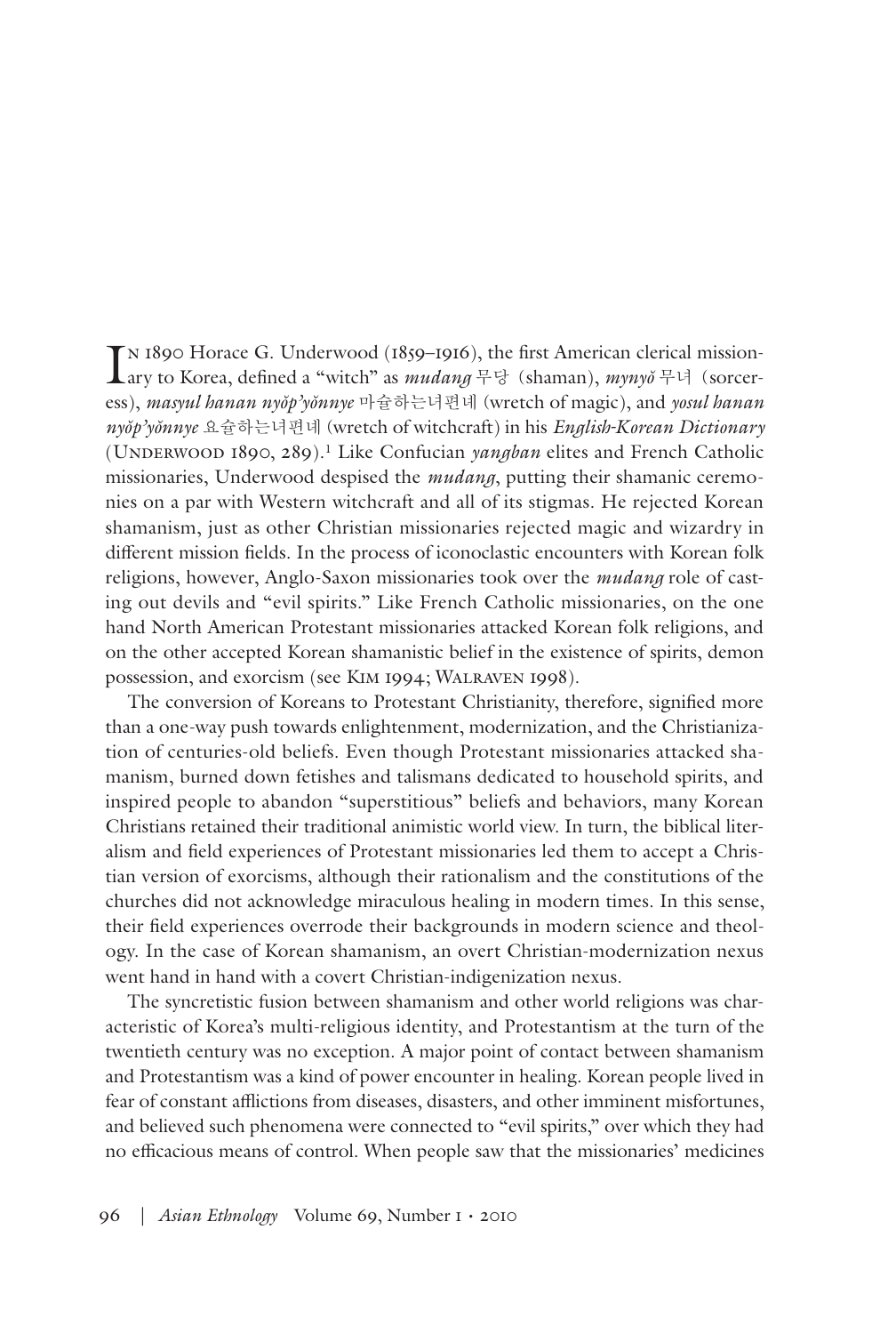could be effective against epidemics like cholera, some joined the church believing that the missionaries had alternate methods of fighting evil spirits unknown to the *mudang*.

According to the traditional shamanistic world view, diseases and disasters were caused by a breakdown in the cosmological harmony between spirits, human beings, and nature. A female mediator, a *mudang*, would perform *kut* ceremonies to repel disasters and call for blessings. For example, a healing ritual, *uhwan kut*, attempted to release the anger of household gods or malevolent spirits of ancestors by appeasing them with sacred dancing and singing, and offering sacrificial food on behalf of the patients and their family members (KENDALL 1985). The ceremony was intended to restore the relationship between spirits and human beings, between the dead and the living, and between the body and the cosmic order. *Mudang* and their clients usually treated the spirits with due respect. Sometimes, however, *mudang* threatened evil spirits in the name of more powerful spirits, using weapons or animal icons. In contrast, a blind *p'ansu*, a male practitioner, cast out demons from the afflicted by chanting incantations borrowed from Daoist and esoteric Buddhist sutras.

The coexistence of female shamans and Daoist/Buddhist male exorcists in dealing with diseases and demon possession represented the highly negotiated and syncretistic nature of Korean religions (J. Y. LEE 1981, I-IO; GRAYSON 1984, 193-94; Walraven 2000, 178–206). Although the private and public spheres were not completely divided, the roles played by Korean folk religions and Confucianism generally clustered in these two fields. Both domestic ancestral veneration and official governmental ceremonies were under the Confucian liturgical hegemony. However, *mudang* and *p'ansu* had spiritual leadership in the private sphere through household *kut* rituals. The privatization of Buddhism and Daoism by *p'ansu* reveals that subordinate religions took root in the private realm via syncretistic ceremonies in order to survive under a dominant religion. The encounter of Christianity and shamanism and the survival of the latter in the former followed a similar pattern.

#### Missionary iconoclasm against shamanism

One of the features of nineteenth-century evangelical mission theory was iconoclasm. Missionaries condemned traditional Korean beliefs, including shamanism, as idol or demon worship. The missionary attacks on shamanism were rooted in the propounded dichotomies of Christian monotheism against polytheism, and Western rationalism against "superstition." Missionaries defined "superstition" as "an immense body of traditional belief" lying outside the realm of systematized religions like Confucianism and Buddhism, and comprising "a vast number of gods, demons, and semi-gods, the legacy of centuries of nature worship" (Jones 1891). Missionaries and Korean Christian leaders attributed the prosperity of Anglo-Saxon nations to their belief in one God, and they maintained that the poverty, political weakness, and numerous disasters of Korea were divine punishment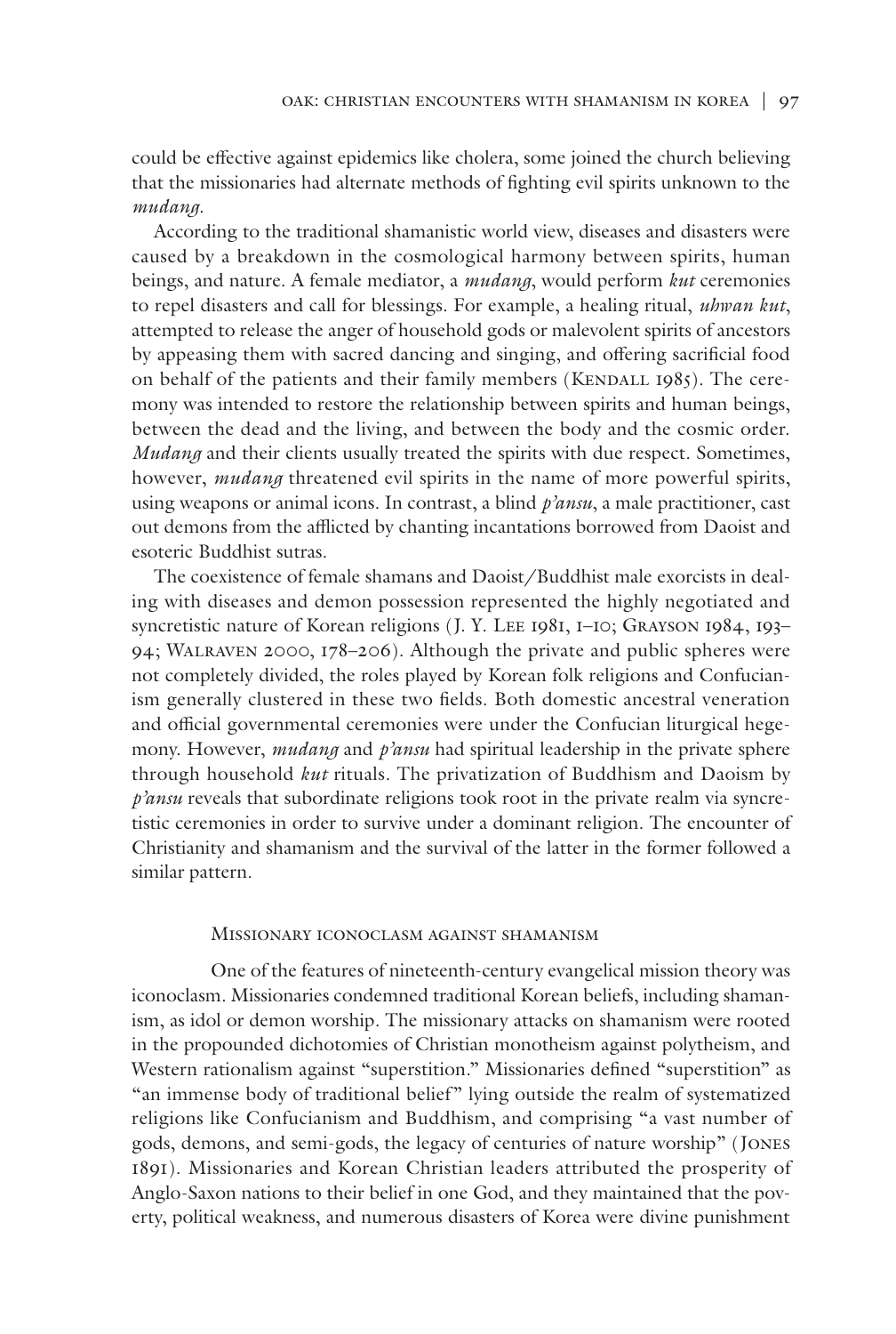for the continued existence of idol worshippers (*KH*, 14 April 1897 and 23 March 1898; *KS*, 8 July and 6 August 1897; 5 May 1898).

### STRICT PROHIBITION OF SPIRIT WORSHIP

The Korea Protestant missions adopted an intolerant stance towards spirit and ancestor worship from the existing policies of the Chinese missions. Verna-cular evangelistic tracts railed against the superstitious worship of Buddhist images, Confucian ancestral spirits, Daoist Jade Shangdi, shamanistic spirits, and Roman Catholic icons. This notion of exclusive monotheism, derived from the First and Second Commandments, was incorporated into the baptismal requirements. In 1895 the Presbyterian missions adopted the seven rules set by John L. Nevius's *Catechism for the Candidates for Baptism* (Nevius 1895, 22a–24a), the "Rules for the native Church in Korea." The first rule was: "Since the Most High God hates the glorifying and worshipping of spirits, do not follow the custom, even the honoring of ancestral spirits, but worship and obey God alone" (SPEER 1898). Devil worship, ancestor worship, polygamy, and *chusaek chapki* (drunkenness, sensual pleasures, and gambling) were regarded as "enemies of the cross" (Reynolds 1899, 464–66). The Methodists set similar rules for the probationers from 1895 when they prepared a catechismal system in Korean.

The Sino-Japanese War of 1894–95 sounded the death knell of Sinocentrism, the traditional world view of East Asia. Religiously, the war served as a great conversion tool for Christian missionaries as doubt grew about the effectiveness of traditional spirits and Chinese gods against Japanese spirits and Western gods. Robert E. Speer, who visited Korea in 1897, stated: "Japan's victory over China made a profound impression in Korea, and made Western civilization and religion more highly esteemed. It also demoralized spirit worshippers, killed the worship of Chinese gods, and cut away some of the remaining props of Buddhism" (Speer 1897, 7). Samuel A. Moffett (1864–1939) in P'yŏngyang believed that the political and social changes had made it far easier for Koreans "to discard their former superstitions and to neglect the former ceremonies which have now lost much of their importance and significance" (MOFFETT 1895). Missionaries emphasized faith in Christ, who delivered people from fear of the hostile unseen. The message of the powerful Holy Spirit, who provided guidance and empowered believers to fight against the devil's continuous temptations, appealed to some Koreans who lived in fear of evil spirits. In 1897, *K'ŭrisŭdoin Hoebo*, the Methodist weekly, editorialized that the promise of the fullness of the Holy Spirit at the ascension of Christ was not only for the Jews at the Pentecost, "but also for the Koreans who believe in Jesus" (*KH*, 31 March 1897). Moffett preached the following simple message to people who came to markets: "I am not afraid of your evil spirits." Many people at the markets, who themselves may have been afraid of evil spirits, stood around him to listen. "I'm not afraid of the spirits," he went on, "because I know the Great Spirit, Hanănim." The people in the market liked the familiar Korean: "I'm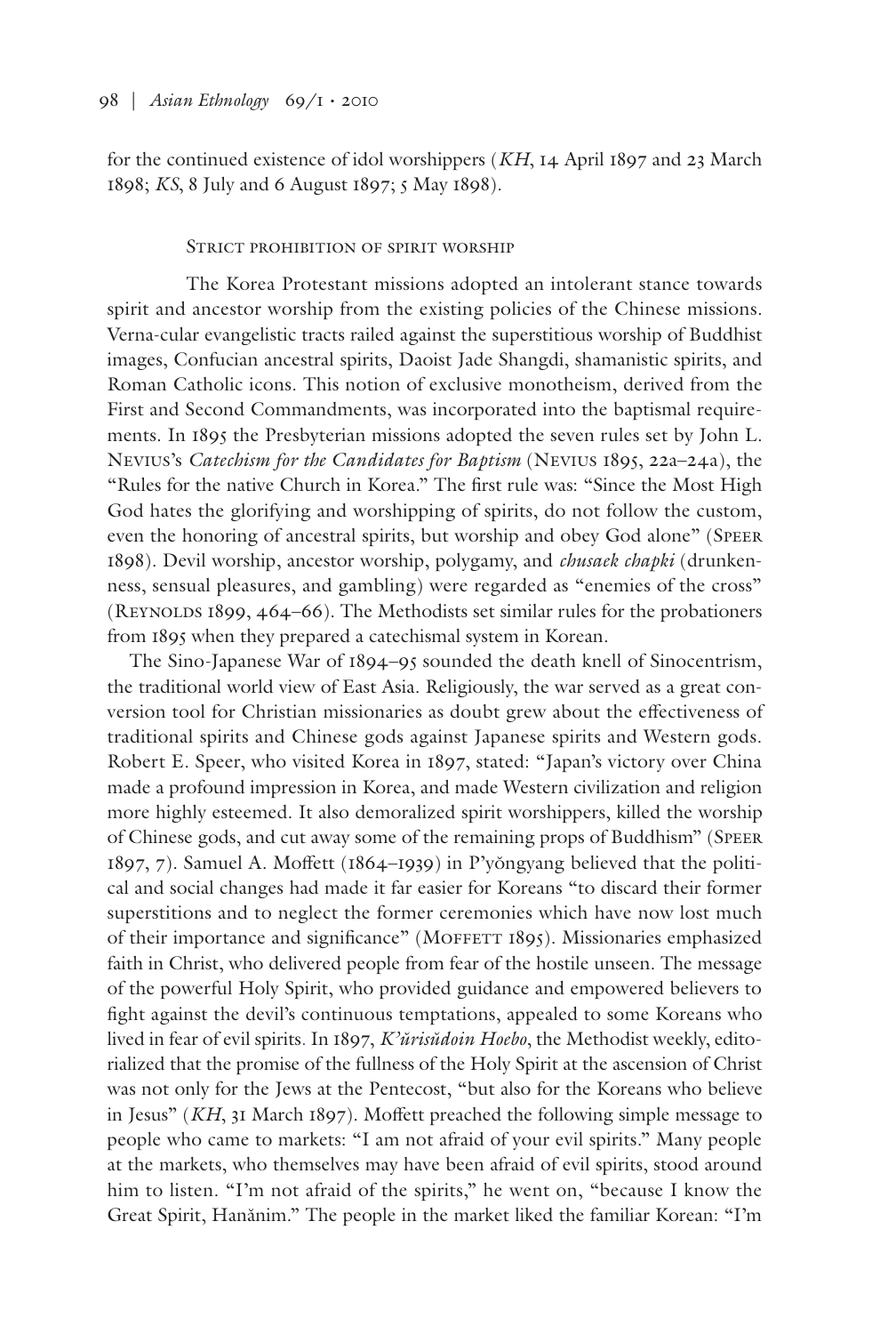not afraid of little evil spirits because Hanănim loves me," he continued, "and if he loves me, no other spirit can hurt me. And the proof of his love is that he sent his only son, Jesus, to die for me and save me" (MOFFETT 1990, 17). It was this kind of culturally accommodating message that aided Christian conversion.

During his visit to Methodist churches in China, Korea, and Japan from 1896 to 1898, Bishop Earl Cranston (1840–1932) preached at Sangdong Church in Seoul in October 1898. His topic was the power of the Holy Spirit. "I heard here that there are many people who are afraid of evil spirits. I have never seen the evil doings of evil spirits, but those of evil persons." He continued, "Why do people do evil things? The devil lets people do those things. What is the Holy Spirit according to the Scriptures? He is the spirit who gives us love and peace and empowers us to do good things" (*KH*, 5 October 1898). In a pastoral letter, Bishop Cranston and Superintendent William B. Scranton (1856–1922) emphasized the importance of the baptism of the Holy Spirit that showed believers the path to heaven and provided them with the power to fight against the devil (*KH*, 2 November 1898). Bishop Davis H. Moore (1838–1915), who sailed to China and resided in Shanghai with jurisdiction over China, Korea, and Japan until 1904, visited P'yŏngyang in April 1901. He preached that Koreans shared many similarities with the Jewish people: Koreans were the descendents of the Semites according to the books of history; Koreans were of the same race as Jesus; Korean Christians became one body with Jesus, and therefore they should sincerely revere the Heavenly Father (*Sinhak Wŏlbo*, June 1901, 241–42). His message was well received by the Korean Christians, who believed that in ancient times their ancestors had worshipped only one God, not evil spirits.

#### Burning fetishes and destroying devil houses

When a Korean decided to believe in the "Jesus doctrine," she was instructed to burn all fetishes dedicated to household spirits. Sometimes she took them to the edge of the village and threw them as far as they could be thrown. In the eyes of missionaries, new converts needed to cut themselves from the past in a symbolic manner—by destroying the fetishes, which the Christians associated with evil spirits and old beliefs (MOORE 1896; COLLYER 1901; C. A. CLARK 1903; Hounshell 1905; Carroll 1906; Owen 1908). When one particular *mudang* in 1899 gave up her sorcery and decided to become a Christian, she gave the "spiritual garment and little brass implements" to female Korean evangelists in P'yŏngyang (Fish 1899).

When Methodist missionary Charles D. Morris (1869–1927) visited Hyech'ŏn, near P'yŏngyang, in 1902, "a Christian burned up all the paraphernalia of his devil worship, and instead of what we destroyed we pasted on the walls of his home the Lord's Prayer, Apostles' Creed, and Ten Commandments in the Korean language. Since then regular Sabbath and midweek services have been held in that house" (BFMMEC 1903, 363). In 1905, Methodist missionary Elmer M. Cable (1874– 1949), together with his colleague Charles S. Deming, spent a Sunday afternoon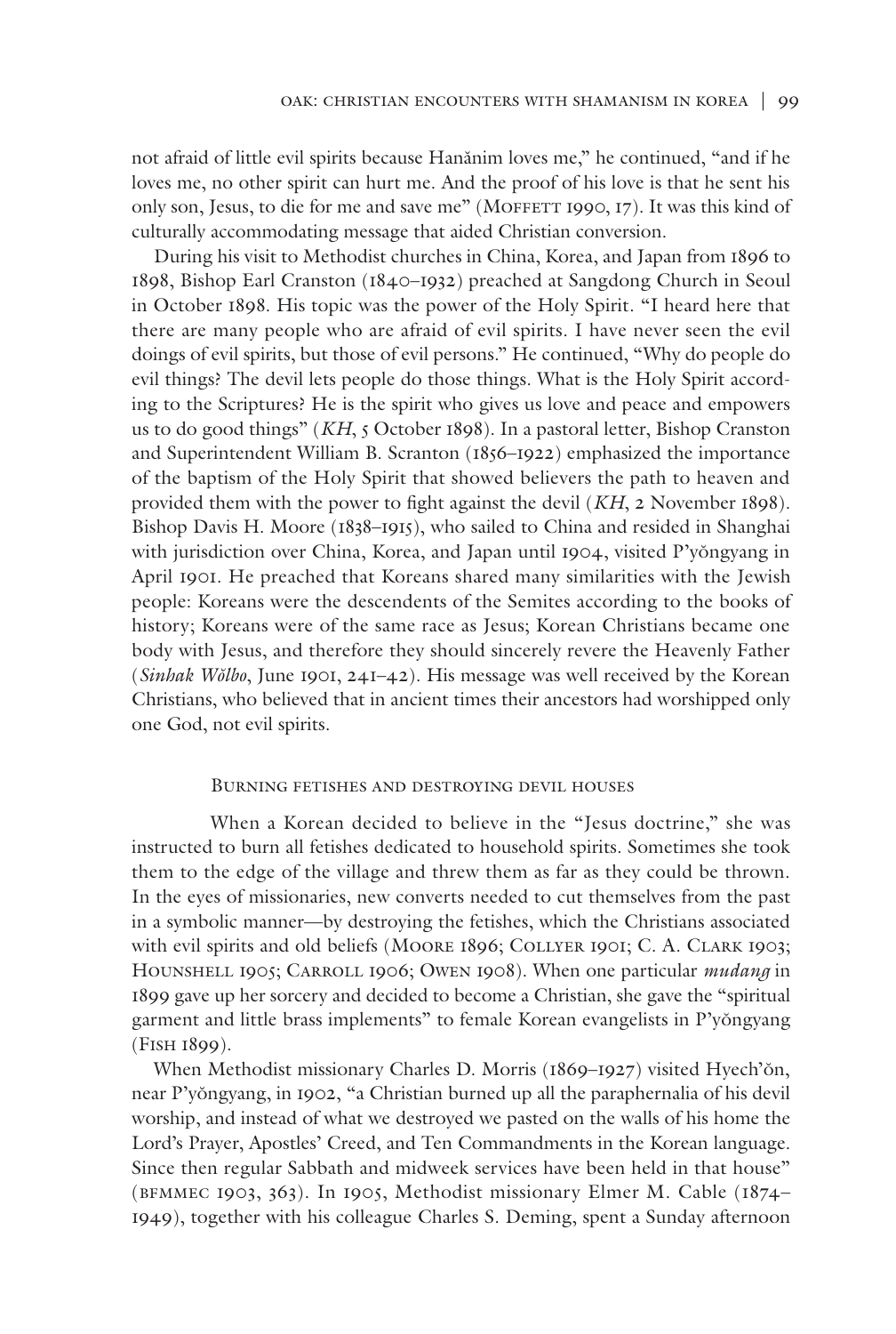"destroying and burning the fetishes in a number of the homes where the families had decided to become Christians" at Kyodong, Kanghwa Island (BFMMEC 1906, 326–27). New converts often transferred ideas from old belief systems onto Christianity, including the idea that Christianity simply had more powerful magic, with its own talismans and spirits. Evidence of remnant animistic ideas can be found in the hybrid belief that a piece of a Christian leaflet or a copy of the gospel, which had the smell of Western ink and contained the "Jesus doctrine," could be a powerful talisman. Such believers put copies of the gospel under the fetishes to cast out their evil influence when they burned the fetishes.

Methodist missionary Ella A. Lewis, who came to Korea in 1891, experienced a typical case of a burning ceremony in December 1905. With a Korean Bible woman,2 Miss Lewis visited many Christian homes in Suwŏn. She listened to stories "well worth hearing of their zeal in the devil's cause, and how he had tortured them when they gave up his service." She witnessed the tearing down and destroying of fetishes, and visited "three people who were said to be possessed with demons." In the village of Changjaenae, she taught women at a Bible class and visited several neighboring villages with them, and helped "make way with more fetishes." This time quite a crowd gathered to see the performance. Martha, the wife of Pak the patriarch, took the lead; she called for a gourd, took down a double bag from the wall, emptied the rice into it, and handed it back, saying "This is enough for your evening meal"; then she went out to a corner of the yard and pulled down a little straw roof which covered a crock half-filled with barley chaff (the rats had eaten the grain). She emptied this in the fireplace and burned the whole chaff. The woman of the house called out that there were more fetishes in the closet, being a little afraid to bring them out herself. Pak's wife lost no time in doing so and revealed a basket of summer garments. She tore off the parts that had been nibbled by mice and threw them in the fire (Lewis 1906). Then the Christian women sang "I Need Thee Every Hour" (*Ch'anmiga* [hymn book], #91)3 and another hymn, "My Soul be on Thy Guard" (*Ch'anmiga*, *#*90), believing that these hymns had great power over evil spirits. After prayer and another hymn, Miss Lewis delivered a short sermon and emphasized: "We will have no gods but one." Then she moved on to another house, where they performed the same ceremony. In 1906 a large number of women had been persuaded by Sarah, a Korean Bible woman, "to destroy the various things in their houses connected with devil worship," and now when they were sick it was an established custom to send for a Bible woman to pray with and for them instead of sending for a mudang (BIBLE COMMITTEE OF KOREA 1906, 27).

Sometimes Christians destroyed idols, pictures, and fetishes in the shrines. In 1897 a group of Presbyterians in Seoul saw a few blind sorcerers in a shrine revering a statue of Buddha and some pictures of spirits. The Christians exhorted sorcerers not to be the servants of the devil but to be the worshippers of God. The sorcerers, fearing the wrath of the gods, hesitated to destroy the images. Thus, with their consent, Christians broke the statues in one blow and burned all the pictures.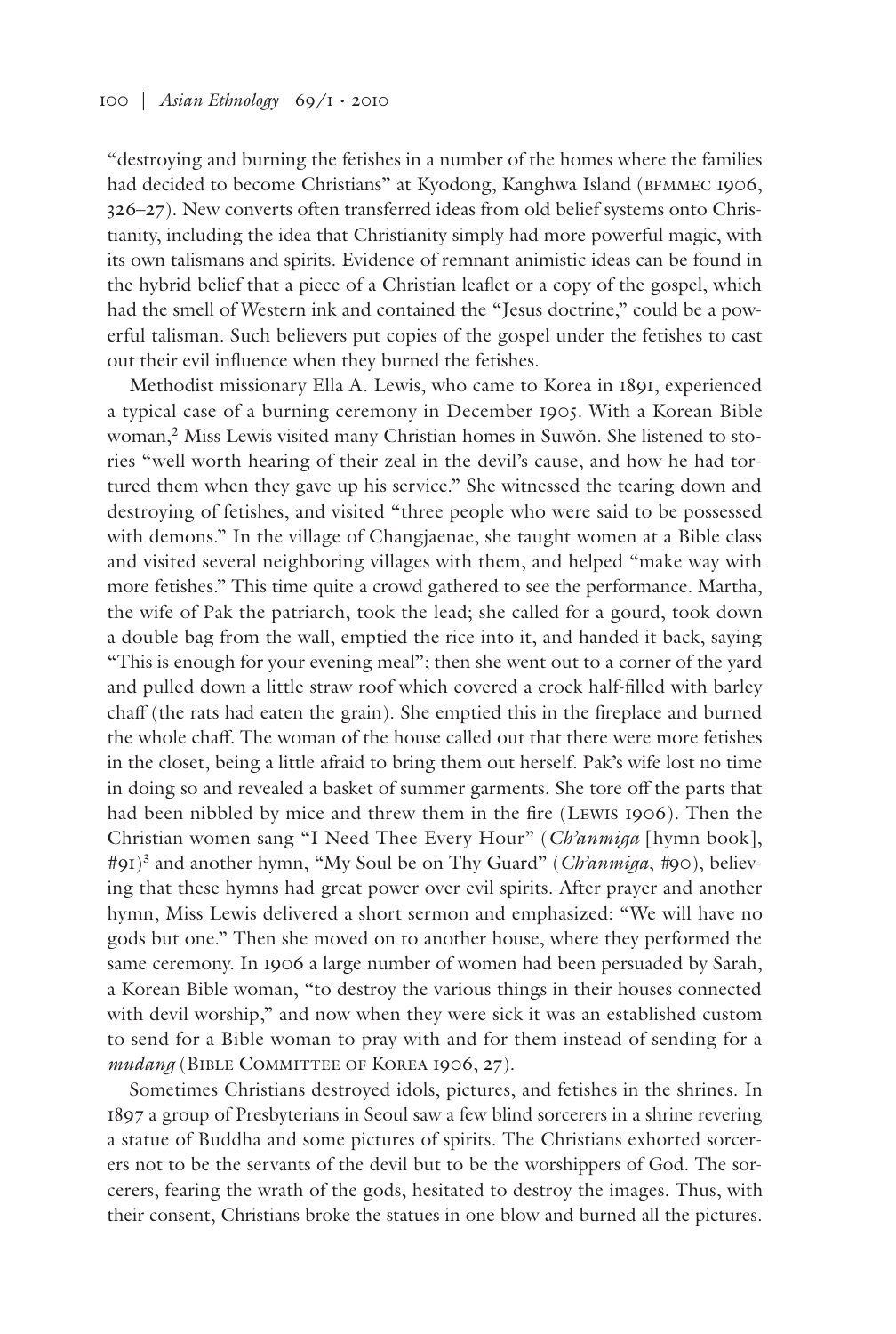They encountered another shrine on their way home. Several women were bowing before the pictures of a Buddha, Buddhist gods, and spirits, and *mudang* were dancing. They preached the message of repentance and salvation to the women. They pointed out that the government also prohibited people from performing superstitious ceremonies. The sorceresses were "quite at a loss and begged to be saved." The Christians tore down all the pictures and burned them (*KH*, 21 July 1897).

A similar incident happened in Seoul on 18 July 1897. Some Christians went to *Namsan* (South Mount) and entered Kuksadang, a semi-official shrine of shamanism, which enshrined the picture of T'aejo Taewang, the first king of Chosŏn, and many other pictures of spirits.<sup>4</sup> They called the owner of the temple and explained to him the evil of spirit worship. As he agreed, Christians took down all the pictures and burned them except that of T'aejo Taewang.5 *Tongnip Sinmun* praised them for doing their civic duty (*Tongnip Sinmun,* 27 July 1897).6 The year of 1897 was the acme of the enlightenment movement, which emboldened some Christians to invade the shrines and destroy the icons of spirits (*Tongnip Sinmun,* 19 August 1897).

# Western medicine and germ theory defeat evil spirits

Western medicine and missionary discourse on hygiene crusaded against Korean ideas concerning fate and superstitions, which held that diseases were caused by the "entering" of *kwishin*—bad spirits—into the body, and that their "leaving" or "going out" meant curing and healing (*KS*, 9 December 1897; Allen 1908, 203–204). "Koreans attributed every ill by which they are afflicted to demonical influence" (Bishop 1898, 405). People believed that *kwishin* caused malaria, typhoid, smallpox, cholera, measles, and the like. Smallpox was so frequent that it was called *mama* (your majesty) or *sonnim* (guest).7 Both smallpox *kwishin* and measles *kwishin* were raised to the status of gods and worshipped in shamanic rites. A principal income source for *mudang* was the *mama-baesong-kut* (a ceremony for sending off the smallpox spirit). Also, indicating the influence of geomancy, many people believed that some diseases and misfortune were related to the inauspicious site of a house or ancestor's tombs.

Missionary doctors competed with local sorceresses as well as herbal doctors for the medical market. Many Koreans became interested in Christianity through the treatment of their diseases by Western medicine and surgical skills. Christians advised their neighbors to see a great Western physician rather than a sorcerer. In 1897 Dr. E. Douglass Follwell, who had been sent to P'yŏngyang in 1895, met a man who was suffering from emphysema. He had spent twenty Japanese yen for sorceresses to heal his disease. The sorceresses said his trouble had come because his father and mother were buried in poor ground, and not until their remains were removed to a better location would the disease abate. He did as they told him, spending a large sum of money, but the disease grew worse. At last, after all his resources were exhausted, a friar told him if he came to P'yŏngyang the foreign doctor might heal him. Dr. Follwell performed a surgical operation; the man left in good health and with a public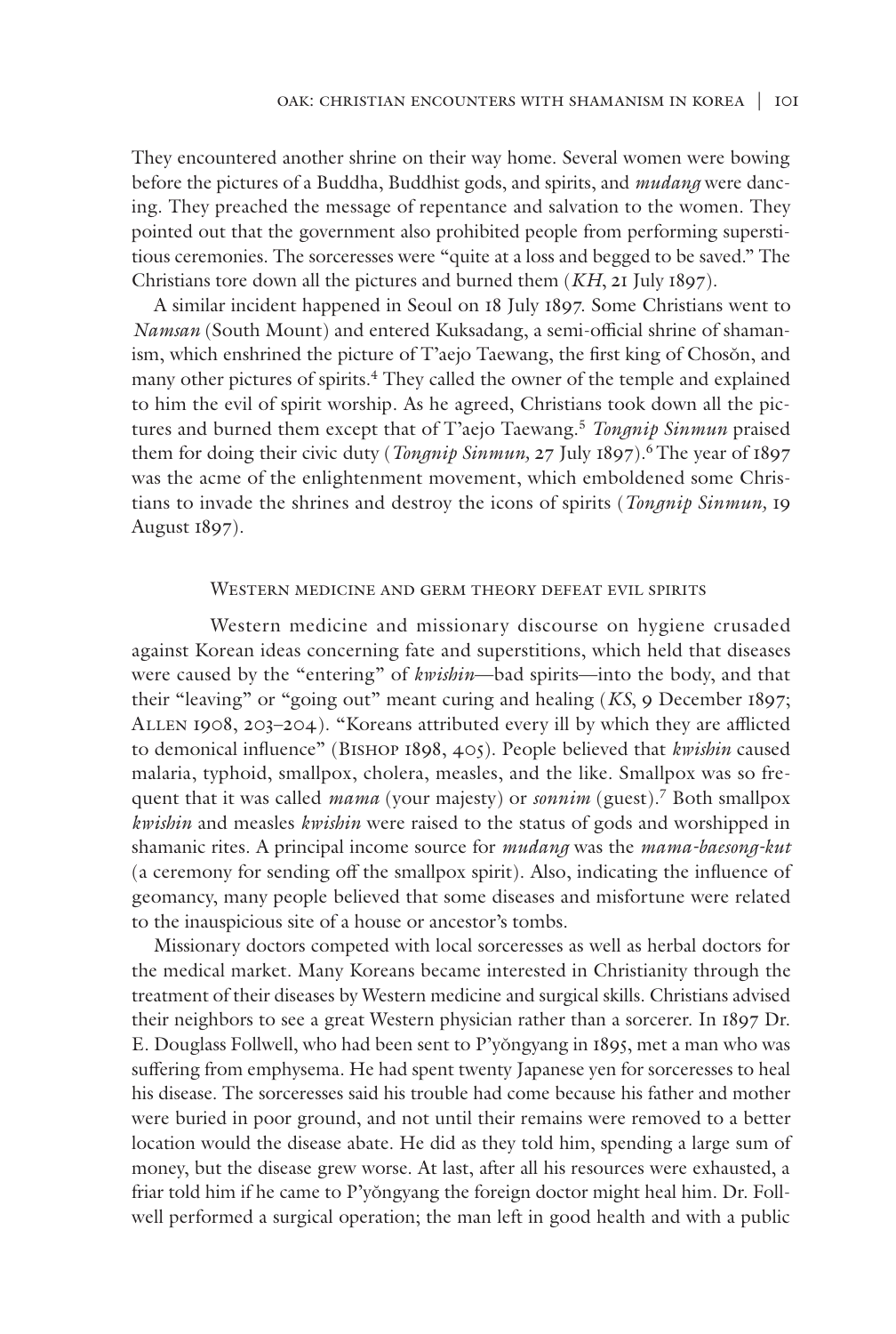confession of faith in Jesus Christ (BFMMEC 1897, 244). In 1901 there was a case concerning a *mudang* in Suwŏn who had failed to cure her own sick child for three years. She finally brought the child to Severance Hospital in Seoul where the boy soon recovered. She became not only a believer but also a voluntary evangelist in her village, converting all of her family members and gathering together a Christian congregation of seven women and six men (*KS*, 2 January 1902).

Germ theory was an especially effective weapon in destroying people's belief in the dominion of evil spirits over diseases. The first thing missionary doctors emphasized was boiling water to kill invisible *migyun* (bacterium). They taught that drinking contaminated water caused diarrhea, dysentery, cholera, malaria, indigestion, fever, and so on (WELLS 1907, 5-12, 61-62). There were several cholera epidemics in Korea at the turn of the century. In the summer of 1886, cholera swept through the country. The government did not take proper precautionary measures and those who fell ill were uncared for. "Booths were erected, at considerable expense, about the city, and the cholera god was prayed to. Battalions of soldiers fired off charge after charge to scare him out of the palace grounds" (Allen 1886, 5). Koreans called cholera *chwit'ong* (rat-pain, rats) believing that the rat spirit brought the disease, and the afflicted *hoyoltcha* (tiger-torn people). Dr. John W. Heron formulated "cholera medicine," composed of sulphuric acid, opium, camphor, and capsicum, and the officers of the government hospital (Chejungwŏn) distributed it to the people who came there for treatment, as many as a hundred a day (Heron 1886). However, in Seoul alone more than six thousand bodies were carried out for burial in two months (ALLEN 1908, 207).

When cholera reached Seoul in 1895, the government let Dr. Oliver R. Avison (1860–1956) take responsibility for the government cholera hospital. Many foreign doctors and missionaries volunteered to assist in this work and tried to enforce sanitary regulations and disseminate germ theory to reduce the number of victims. The plague wiped out five thousand people in Seoul and its vicinities in a few months. The missionary staff saw as many as two thousand cases at the hospital and the shelter. Because people believed that cholera was caused by the rat spirit's entrance into the body, they posted pictures of cats on the front doors of their houses. Dr. Avison and his staff prepared large posters, which began: "Cholera is *not* caused by an evil spirit. It is caused by a very small particle of living matter called a germ" (Clark 1979, 106). Proclamations were posted on the walls of the city gates, telling people to go to the Christian hospital. When the plague was over, the government sent a letter of gratitude to the missions. The hospital work of the committed missionaries and their extreme emphasis on "the germ" both helped the choleric victims and the publicity campaign against animistic ideas tied to disease (LEE 1896, 866; UNDERWOOD 1904, 136-45).

Cholera swept through the country again in 1902. Although some of the most fervent Christians perished, they demonstrated their heroism and faith even at death. "The heroism with which the Christian met the disease was in strong contrast with the terror that it inspired among the non-Christian communities. Frequently our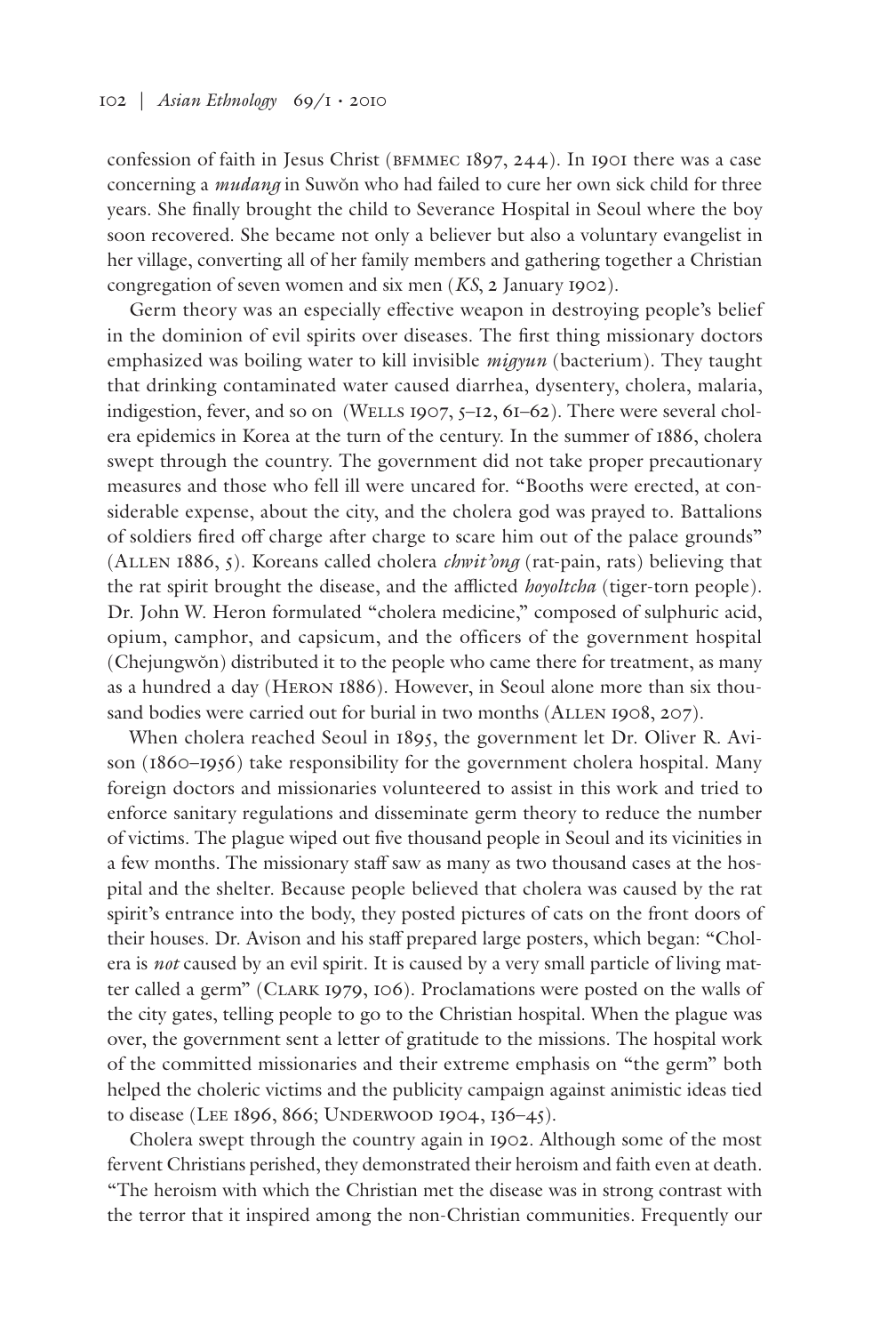people died with a prayer or a word of exhortation on their lips" (BFMMEC 1906, 361). At the same time, Christian women gave the following types of testimonies: "Formerly we believed that evil spirits were angry with people and sent the scourge of cholera as a punishment; but this year the doctor preachers have taught us that it is little insects that get into the water, enter our bodies, and destroy the body; they have no power over the soul." Another testified: "We know that Satan, going about among us, is more to be dreaded than any cholera germs. I pray to God that we may be as diligent in escaping from sin as we tried to be in cholera time" (NOBLE 1903). When Western medical science was able to kill the cholera germs, it eased the minds of Korean converts who no longer felt they were being punished by spirits or helpless in the face of disease. The fear of evil spirits was replaced by the fear of Satan, and germs were painted as physically and spiritually microscopic.

The cholera scourge in 1903 opened up opportunities for "the Jesus doctrine" and missionary doctors to challenge the Koreans' belief in the power of shamanistic spirits. As Dr. William B. McGill (1859–1918) stated, "The doctors in Korea are holding the tail of the cow while the missionaries are sucking the milk" (GRIERSON 1904). Medical missions had prepared the soil for more than a decade, and evangelistic missions could now gather converts. Missionaries presented Jesus as "the divine physician" who was able to cure the disease of not just the body, but also the soul (Vinton 1896). Jones stated:

Nevertheless, missionaries were well aware of the duration of the shamanistic idea of spirituality, even after the destruction of the visible fetishes. The force which shamanism opposes to the Korean Christian is negative rather than positive. A Korean will early throw away the absurd fetishes which adorn his home and come to regard with intense disgust the superstition he once held; but he finds himself for a time almost unable to rise to the spiritual conceptions and ideas which are the very essence of Christianity. (Jones 1895, 149)

Missionaries emphasized that it was not human effort but the help of the Holy Spirit that could overcome the power of evil spirits. The power encountered between the Holy Spirit and evil spirits, which will be discussed later, and the defeat of the latter led many Koreans to turn to Christianity. The shamanistic views on spirits and demon possession made a point of contact with the biblical view of these concepts.

#### Protestant missionary studies of korean shamanism

Starting in 1894, Protestant missionaries began to use "shamanism" as a general term to describe all Korean folk religions.<sup>8</sup> Here I track down the genealogy of this neologism of North American missionaries who pioneered the semi-scientific study of Korean religions, and focused on folk religions. Missionaries began to use the single term "shamanism" to refer to the various folk beliefs and religions. They also used other popular terms such as superstitious fetishism, devil/demon/ spirit worship, animism, and sorcery, in order to replace "backward and primitive"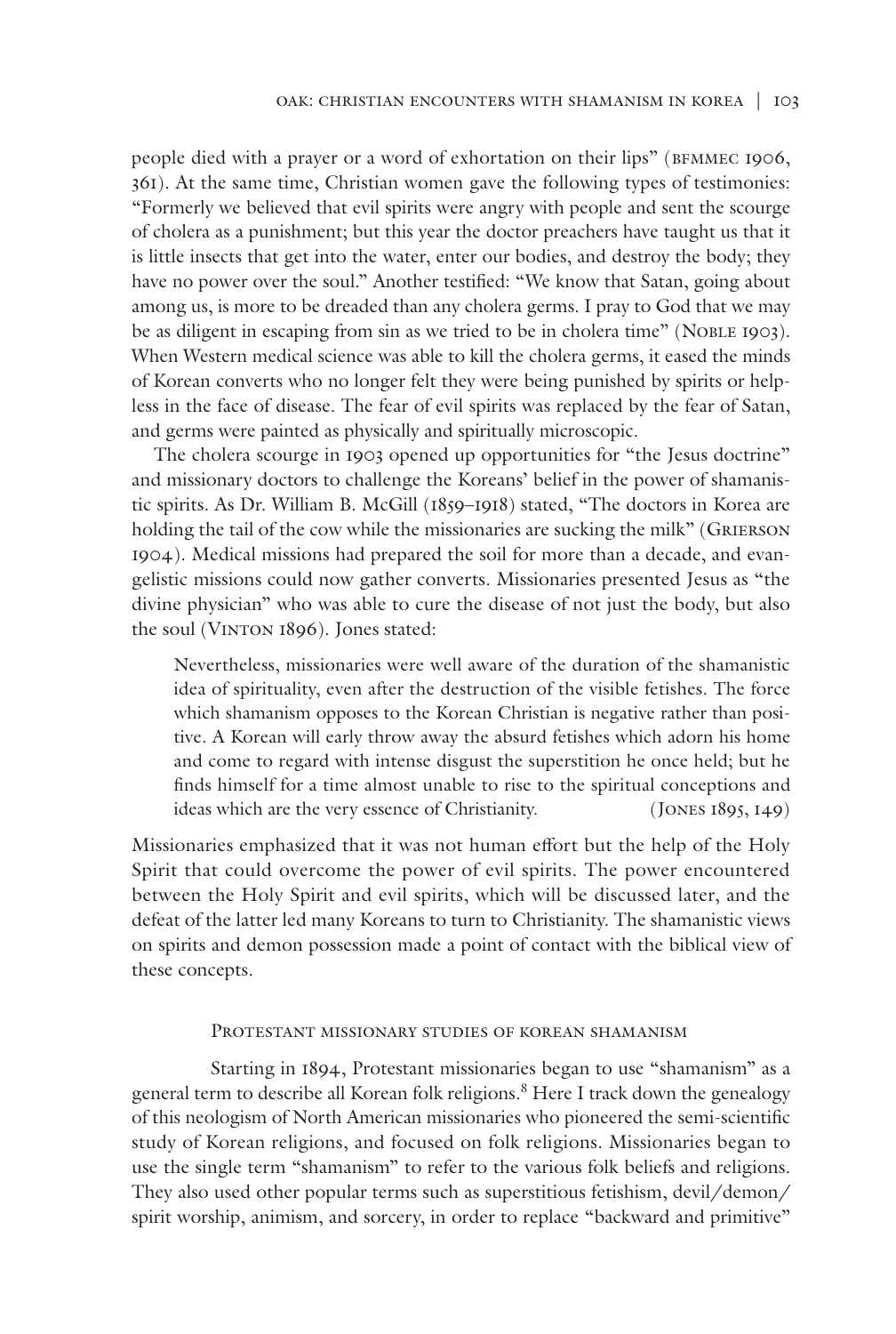Korean religions with Protestant Christianity. It therefore is not surprising that in the missionaries' discourse, shamanism emerged as a significant "other."

In the Protestant missionary circle, the barely explored terrain of Korean shamanism was mostly mapped by five missionary scholars of Korean studies—George H. Jones, an American Methodist minister; Eli B. Landis, an American Episcopalian medical doctor; James S. Gale, a Canadian Presbyterian minister; Homer B. Hulbert, an American educator and journalist; and Horace G. Underwood, the first American Presbyterian clerical missionary to Korea. The following comparison of their discourses and definitions of the terms "shamanism," "shaman," *kut* (a shaman's ritual performance), and various "spirits" will demonstrate the missionary origins of Korean shamanism.

### George heber jones

Jones (1867–1919) began his work in Seoul in 1888 as one of the youngest missionaries.9 When he was teaching at Paejae School from 1888 to 1893, he studied Korean language, culture, and history with a Korean teacher, Ch'oe Pyŏnghŏn, who became one of the first *yangban* Christians in 1893.<sup>10</sup> Jones was appointed to Chemulpo as a pioneer missionary to the port city in 1892. He edited the *Korean Repository* from 1895 and by 1900 had become one of the foremost scholars on Korea. He was regarded as the authority on Korean shamanism in 1901 (HULBERT 1901b, 269). He founded *Sinhak Wŏlbo* (A biblical and church monthly) in 1900, and he returned to the US in 1909. As 1910 was the twenty-fifth anniversary of the Korea Mission, he campaigned for "the Korea Quarter-Centennial Movement" until March 1912, and was appointed secretary of the Board of Foreign Missions of the Methodist Episcopal Church. He taught mission studies as a visiting professor at Boston University School of Theology and at other universities (WHITE 1922, 263; Noble 1919, 146).

His early study of Korean folk religions was influenced by French Catholic missionaries' terminology such as demonolatry, demon worship, exorcism, and superstition, and their notion of "no religion" (DALLET 1874, ch. XI). For a female shaman *mudang* he used the term "witch," which appeared in Underwood's dictionary.11 Jones emphasized the phenomenon of "pagan toleration" or syncretism in Korean religions. In 1892 he established a new mission station at Chemulpo and worked among the people in the port and on Kanghwa Island, and his direct contact with these people acquainted him with their shamanic practices. He argued that the belief that household gods dwelled in the fetishes was the religion of Korean homes (Jones 1892).

In 1894 Jones began to use the term "shamanism" and focused more on household gods and fetishes. His basic understanding of shamanism was that it was a form of "nature worship" and "demon worship," and his attitude was that of a triumphant power encounter. He viewed the Korean term *kwishin* (spirit) to be equivalent to the Greek term *daimon* (demon) (Jones 1894). In 1895 Jones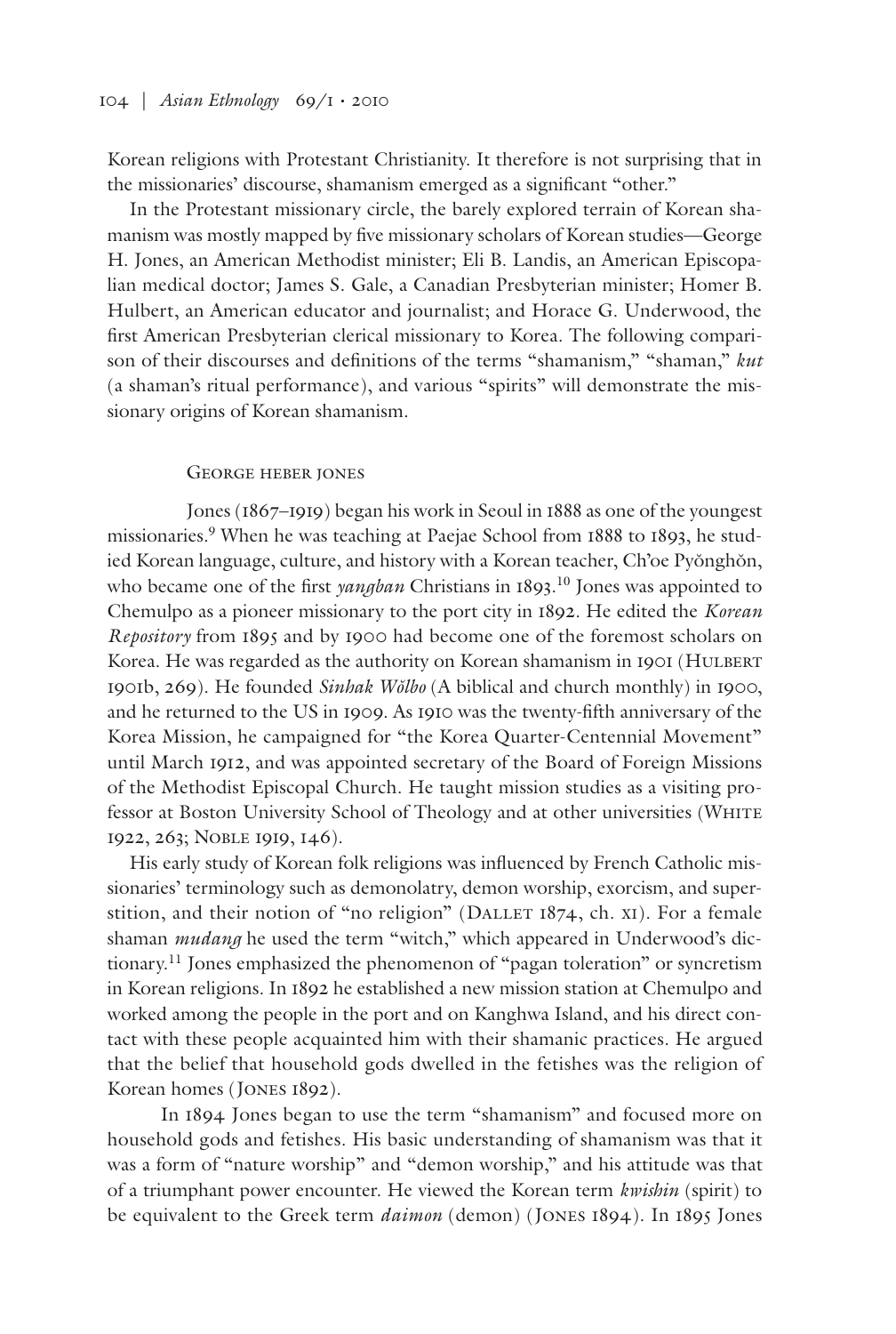asserted that Confucianism and shamanism were entrusted with different roles in the realm of Korean religious life. Because Confucianism ignored "the divine and supernatural side of religion" and reduced it to a series of regulations to govern human relationships, Koreans found spiritual fulfillment in "the system of spirit worship which is technically known as shamanism." Confucianism took charge of morality and shamanist spirituality. Thus when a Korean man turned to Christianity, he had to cope not only with "opprobrium and scorn among friends" and "violent opposition of family and relatives," but also his mental and spiritual shackles. Jones was concerned with shamanism's negative influence on Korean Christians. Jones believed that only divine help could break Koreans' mental and spiritual shackles and make them "free men of God" (Jones 1895, 146–49).

In 1901 Jones classified the spirits of Korean nature worship as "the shaman pantheon." He did not pay much attention to the content (dance, prayers, and songs) of the ceremonies of *mudang*, nor female *mudang* and male *p'ansu* themselves. He listed seventeen spirits: his eyes moved from the outside shrines dedicated to the spirits (Obang Changgun, Sinjang, Sansin, Sunghwangdang, Tojijisin, Chonsin, Toggaebi, Sagwi, and Dragon) to the household gods dwelling in the fetishes in the house (Sungju, Toju, Upju, Kulip, Munhojisin, Yoksin, Cheung, and Samsin). "This is the religion of the Korean home and these gods are found in every house … their ubiquity is an ugly travesty of the omnipresence of God" (Jones 1901, 58). He particularly mentioned "the ritual of exorcism" in relation to *toggaebi*, which was "a counterpart of the Western ghosts" that haunted "execution grounds, battlefields, and the scene of murder and fatal disaster." He believed that *toggaebi* stories or *toggaebi* folktales were a feature of Korean shamanism. Regarding *ŭpju* (a snake spirit in charge of the fortune of the family), he argued, "This is the symbol of one of the cardinal features of shamanism, namely luck," and compared the Christian idea of blessing with the lower level of luck in shamanism (JONES 1901,  $\zeta$ 8).<sup>12</sup>

Jones regarded shamanism as the real religion of the Korean people, but criticized its lack of strict morality. He argued that Confucianism, Buddhism, and shamanism coexisted for ordinary Koreans, overlapping and even deeply interpenetrating. Buddhism accepted Confucian ethics while absorbing shamanism. In turn, shamanism freely accepted the transcendental objects of Confucianism and Buddhism. What was lacking in shamanism was the ethical dimension. Although Koreans theoretically distinguished the three, in practice they believed in all of them. A Korean man received a Confucian education but sent his wife to a Buddhist temple to pray for descendants; if he became ill he often sought out a shaman or soothsayer. A Korean attained happiness through the combined help of these three religions. Shamanism was the oldest and most dominant religion in Korea, and spirit worship and fetishism were at its core. Jones asserted that Koreans were very religious because they had a tendency to spiritualize all natural things, they had a sense of dependence on an existence superior to themselves, and they had established an inter-communicative dimension between humans and spiritual entities. He appreciated this spirituality of Korean shamanism, which was able to pave the way for the Christian idea of divine-human communion (Jones 1901, 37–41; 1908, 11).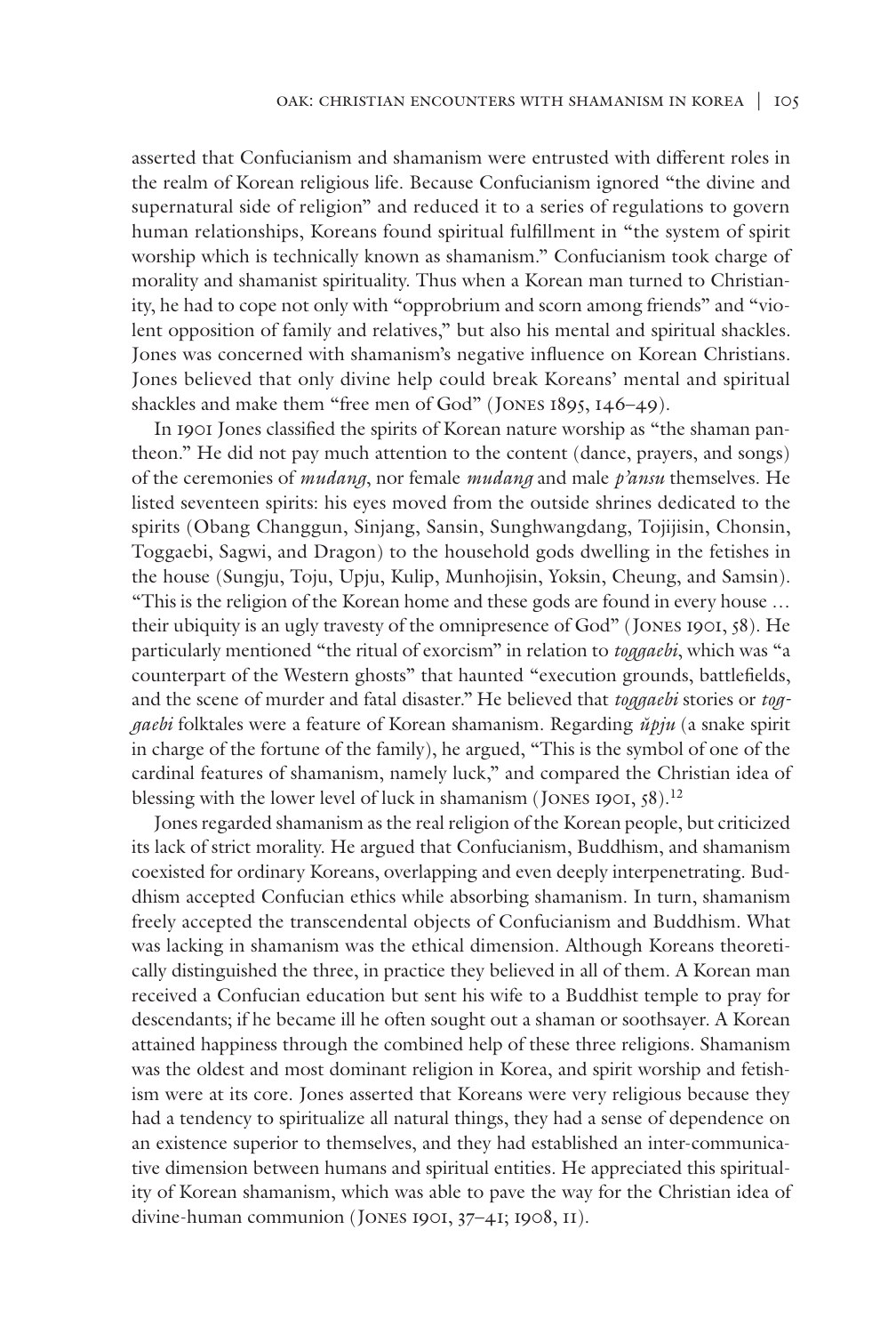#### Eli barr landis

Landis (1865–1898), a medical doctor and graduate of the University of Pennsylvania, joined Bishop Corfe's Korea Mission of the Church of England in 1890, and worked in Chemulpo until he died of typhoid in 1898. "From the day of his landing till his death, he gave himself up to his medical work and to studying the Chinese and Korean languages and the people of the country, their history, customs, beliefs, and lines of thought" (JRASGBI 1898). With diligent studying, he became proficient in Korean history, folklore, and religions. He had a background as a member of the Church of England, which had an exorcism ministry tradition, and he soon became interested in Korean shamanism and its healing ceremonies.<sup>13</sup>

In 1895 Landis claimed that Japanese Shintoism was a development of Korean shamanism.14 The major difference was "whereas in Japan the exorcist is a Shinto priest, in Korea a woman is the chief actor in the scene." Landis classified thirty-six spirits of shamanism into three categories (LANDIS 1895). This was the first comprehensive classification of the spirits of Korean shamanism. Of those in the third category, most were wandering spirits of the dead who died of tragic accidents or social injustice. In many cases a *mudang* was invited to conduct an exorcism ceremony for spirits in turmoil.15 Landis classified two types of *mudang*—the possessed (destined) and the hereditary (educated). As he lived in Chemupo, he could see both types because the possessed *mudang* were prevalent in the area north of the Han River, and the hereditary ones in the south. He was also aware of *yangban mudang*, who practiced only for the higher-class families (LANDIS 1895, 404). Landis was the first missionary to describe the sickness of a *mudang* during the initiation period. The process of becoming an exorcist was as follows: (1) possession by the spirits and sickness; (2) dreams of peach trees, a rainbow, a dragon, or a man in armor;  $(3)$  oracles;  $(4)$  an announcement in the name of three messengers from heaven, earth, and lightning; (5) an offering of flowers; (6) obtaining the clothes of a deceased sorceress; (7) exorcism of the donor's house; (8) obtaining rice at neighboring houses; (9) writing names on a tablet and placing them in a little house to invoke blessings; and (10) going to other houses to exorcise them.

# James s. gale

Gale (1863–1937) arrived in Korea in 1888 as a volunteer missionary of the YMCA of the University of Toronto. He joined the Korea Mission of the PCUSA (Presbyterian Church, USA) in 1891. He married the widowed Mrs. Heron in Seoul in 1892. The couple then moved to Wŏnsan, an open port on the East Sea. In 1895 two Korean families became Christians because they heard that the name of Jesus was sufficient to save every believer from the attacks of evil spirits. Gale said, "The idea of possession and demon influence has a great place here in life. The Tonghaks, who had raised such a commotion in the south last year, professed to have power to cast out devils, and that was one cause of their popularity. We rejoice that the name of Jesus is sufficient" (GALE 1895, 230).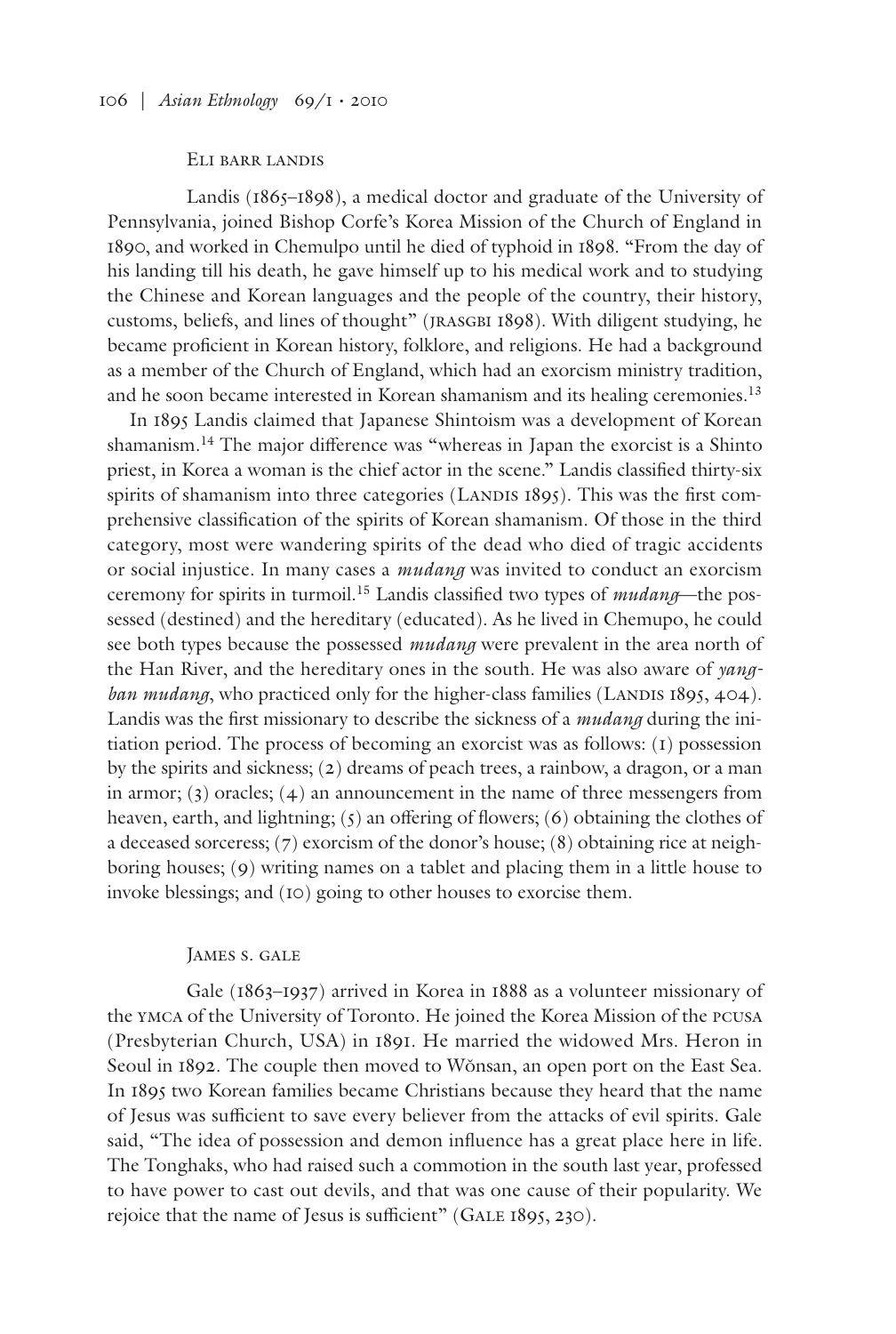From 1893 Gale used the terms "*kouisin* (*kwishin*) worship," "devil worship," or "spirit worship." He believed that *mudang* were sorcerers, and that their ceremony represented a sacrifice to a demon or unclean spirits (GALE 1893 and 1894). Before the Wŏnsan station was transferred to the Canadian Presbyterian Church in 1899, Gale published his first book, *Korean Sketches*, in 1898. He differentiated between *p'ansu*, a blind fortune-teller, and *mudang*, a sorceress (Gale 1898, 73–81). In Wŏnsan, when a family converted to Christianity through the work of a Korean Christian, they gathered "their idols of demon worship and piled them in a heap in the middle of the room." There were paper gods, rolls of cotton goods, embroidered garments, and trinkets that had been given in sacrifice to evil spirits. "With this gruesome heap between us we bowed in prayer and gave the home up to the Saviour." Gale carried the bundle home with him and kept it "as evidence of Koreans turning from idols" (GALE 1899).

In 1900 Gale moved back to Seoul and introduced a new monotheistic meaning of Hanănim*.* Hanănim was a supreme "god of Heaven" in Korean shamanism, but Gale claimed that Hanănim was the "One Great One" whose etymology came from *hana* (one), and not from *hanăl* (heaven). He adopted this new meaning from a Korean man named Chu, who argued that the Christian God and the traditional Korean Hanănim were identical (Gale 1900). According to Chu, what was added was not the idea of monotheism, but the unconditional and sacrificial love of God. But Gale highlighted the monotheistic etymology of Hanănim, which became the view of the Protestant missionaries.

In his book *Korea in Transition*, Gale again emphasized that many Korean converts believed in Jesus as the great exorcist and "wonder-worker." Many missionaries also came to believe, after consistently performing exorcisms, that "there are demons indeed in the world; and that Jesus can cast them out; to learn once more that the Bible is true, and that God is back of it; to know that his purpose is to save Asia, and to do an important part of the work" (Gale 1909, 89). They were now on a mission, not only to "save" the Koreans, but also to drive out existing "demons" in the form of forcefully dismantling shamanistic practices.

In 1913 Gale translated and published *Korean Folk Tales: Imps, Ghosts, and Fairies*. He mentioned Daoism as a major religious background to the stories, although many others were related to Buddhism, Confucianism, and shamanism. The story "Ten Thousand Devils" describes how the devils were under the control of a poor male hermit, and "The Honest Witch" showed that a true *mudang* could bring out the spirit of a dead friend of a magistrate (Gale 1913, 104–110; 125–29).

# Homer b. hulbert

Hulbert (1863–1949) graduated from Dartmouth College in 1884, and New York Union Theological Seminary in 1886. He arrived in Seoul in 1886 with two other Americans, Dalzell A. Bunker and George W. Gilmore. These three served as teachers at the government college Yugyŏng Kongwŏn. Hulbert was then appointed as a Methodist missionary in 1893. He edited the *Korean Repository* from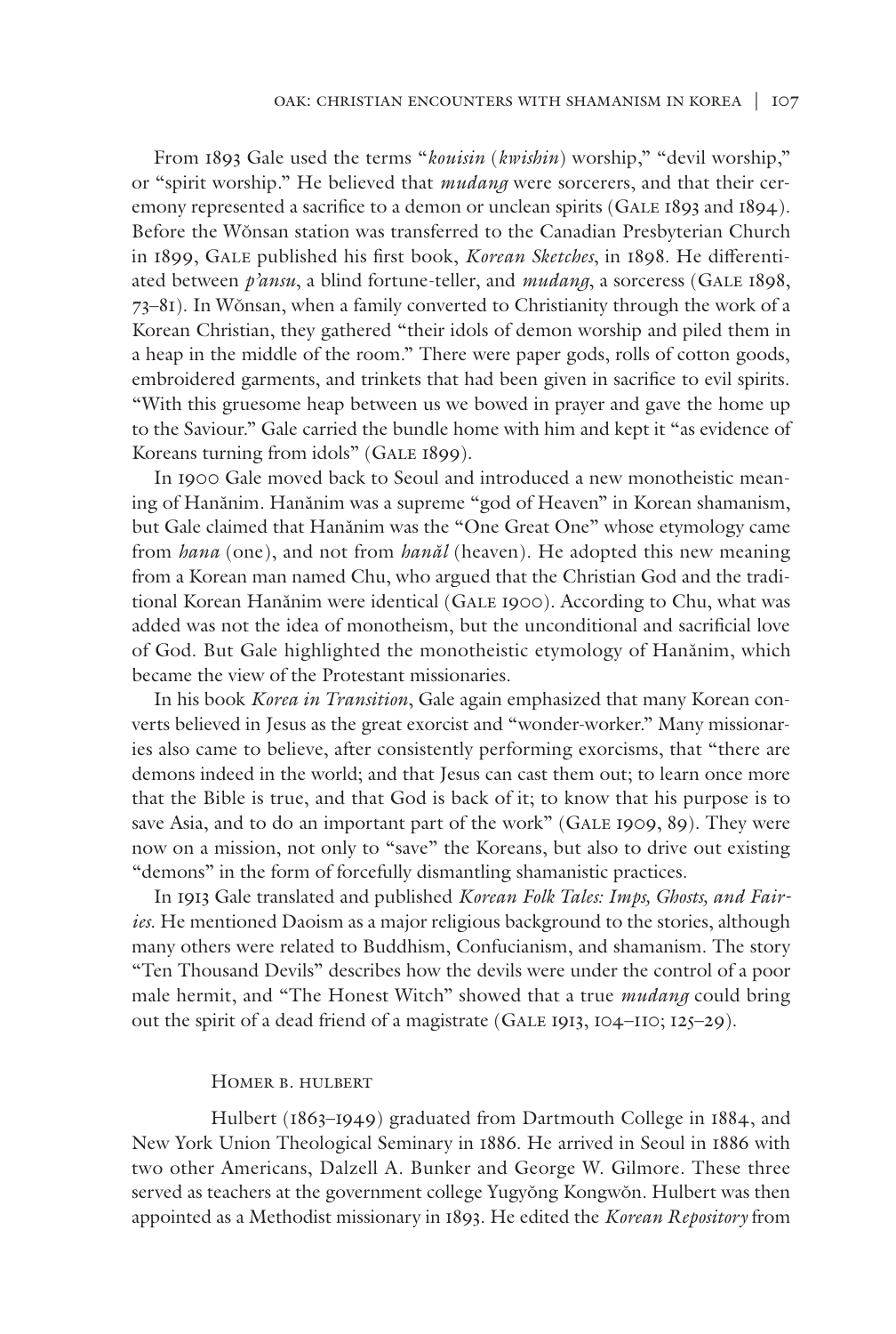1896 to 1898 and the *Korea Review* from 1901 to 1906. He was deeply involved in Korean studies and politics. Emperor Kojong appointed Hulbert as a secret envoy to the United States to protest the illegality of the Japanese Protectorate Treaty in 1905. The Japanese government forced him to leave Korea in 1907.

Concerning "shamanistic superstitions," in 1895 Hulbert wrote, "The existence and immanence of supernatural beings corresponding to the old Greek idea of the demon is an article of firm belief to the ordinary Korean." He found that "the most prominent idea in connection with these superstitions is the idea of luck. Lucky days, lucky hours, and lucky moments; lucky quarters, lucky combinations, lucky omens; luck or ill-luck in everything." Like Jones, Hulbert regarded the ubiquitous idea of luck among the people as a serious obstacle to Christianity (Hulbert 1895, 71–72).

In 1897 Hulbert began to publicize cases of demon possession and reported cases of exorcism through the prayers of Korean Christians (Hulbert 1897 and 1901a). In 1899 he stated that because Koreans belonged to a different intellectual and imaginative species than the Chinese or Japanese, in the realm of religion Korea had not committed itself to either materialistic Confucianism or mystical Buddhism. "In other words, when a Korean makes any genuine religious demonstration, he reverts to his aboriginal shamanism, though it be thinly veiled behind a Buddhistic cowl" (HULBERT 1899, 218-219). Hulbert thought that spiritual shamanism helped Koreans maintain a balance between materialistic Confucianism and mystical Buddhism. Thus he insisted that Korea's real religion was shamanism, though it was mixed with Buddhism.

In 1903 Hulbert misunderstood the writing of *mudang* in Chinese characters as 巫黨 (deceiving crowd), and correctly defined *p'ansu* as 判數 (decider of destiny). He viewed *mudang* as a sort of medium who could move the spirits through her friendship with them, but a *p'ansu* as an exorcist rather than a medium. The service most in demand was driving out the spirits of diseases. But why should spirits torment people in this way? Hulbert's answer was that there were "hungry" spirits (HULBERT 1903a). He argued that in the exorcism or propitiation of the spirits, "the most malignant spirits of all are the disembodied souls of those who have met a violent death or who have been grievously wronged and have died without obtaining revenge." Before these spirits could "get rest," argued Hulbert, they "must be laid" by the ceremonies of *mudang* (Hulbert 1903b). Hulbert acknowledged the *mudang*'s role in healing diseases though various ceremonies such as a disease *kut*, a *mama paesong kut* (a ceremony for sending away the spirit of smallpox), or a *kut* for sending away the soul of the dead. His idea that the troubled spirits of those who died a sudden death or a death of injustice should be "laid" and "get rest" was an important advancement in the missionaries' studies of shamanism and its social role in Korean society.

In his book *The Passing of Korea*, Hulbert remarked, "As a general thing, we may say that the all-round Korean will be a Confucianist when in society, a Buddhist when he philosophizes, and a spirit-worshipper when he is in trouble"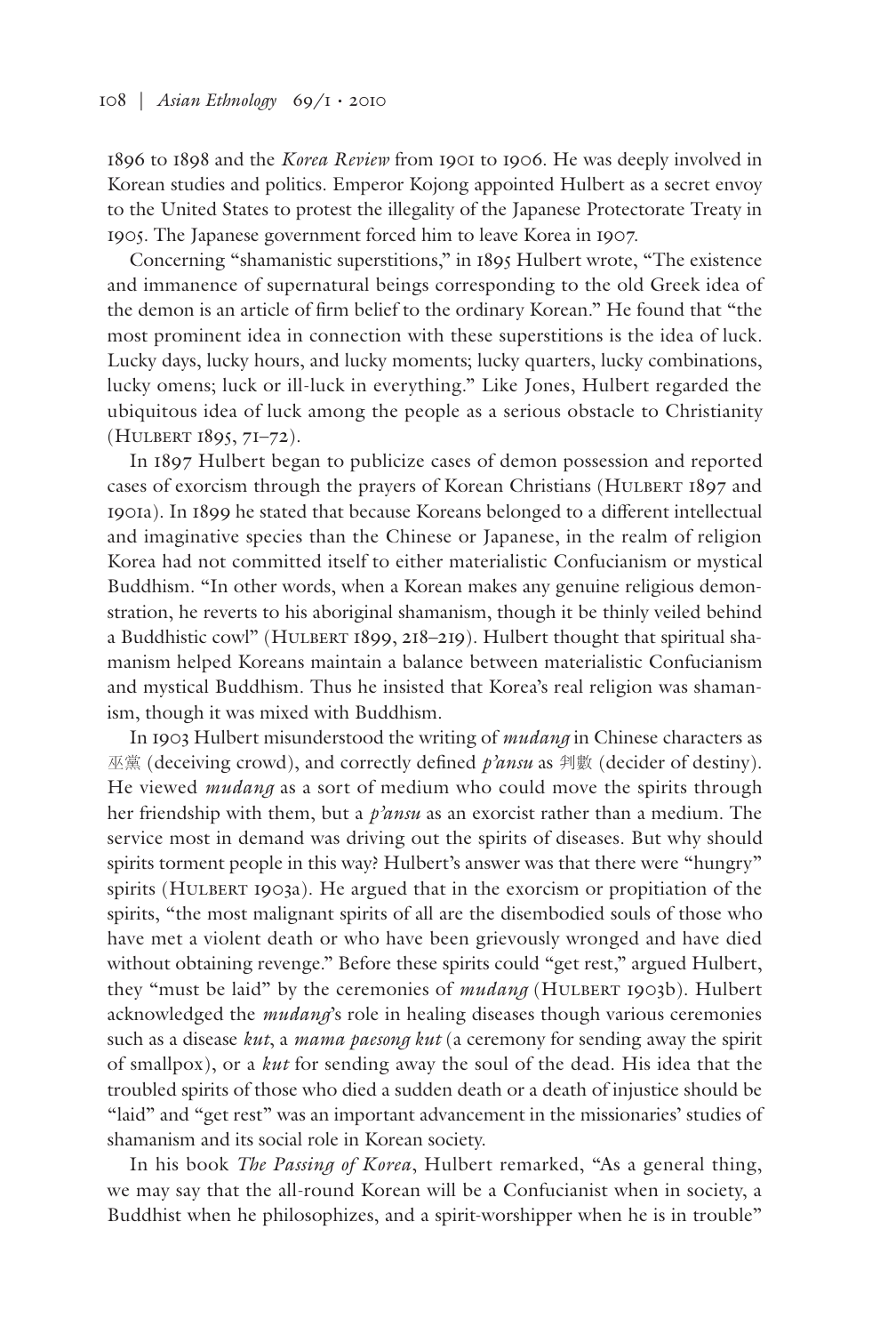(HULBERT 1906,  $403$ ). This was one of the best summaries by a missionary of the multi-religious condition in Korea.16 The "mosaic of religious beliefs" that was held not only by different individuals but also by any single individual, he argued, demonstrated the antiquity of Korean civilization. Hulbert concluded that "the underlying religion of the Korean, the foundation upon which all else is mere superstructure, is his original spirit worship," since one's practical religion would come out when an individual was in trouble. Hulbert included animism, shamanism, fetishism, and nature worship in the category of spirit worship. Philosophical Buddhism and political Confucianism, he asserted, "eventually blended with the original spirit worship in such a way to [*sic*] form a composite religion." He added, "Strange to say, the purest religious notion which the Korean today possesses is the belief in Hanănim, a being entirely unconnected with either of the imported cults and as far removed from the crude nature-worship" (Hulbert 1906, 403–404). Hulbert separated Hanănim from the circle of the other various gods and indigenous spirits because he felt that ancient Koreans were "strictly monotheistic" in their belief in him. Hulbert supported the Protestant missionaries' identification of Hanănim with Jehovah. Like Gale, Hulbert invented Hanănim as a Christian term based on the idea of "primitive monotheism" and fulfillment theory (Oak 2002, 56–61; 2009, 41–50).

## Horace g. underwood

Underwood (1859–1916) arrived in Seoul in April 1885 as the first Presbyterian clerical missionary to Korea. He did not distinguish shamanism from Daoism, and called the former "demonism" for a decade. He did not use the term "shamanism" until 1905. He repeated that Korea was a land without a religion in the sense that all religions were degraded. Buddhism, Confucianism, and demonism seemed to be losing their power over people. In 1893 he declared that "a kind of mental revolution seems to be in progress throughout the land," and that the time had come to hear the voice of God saying to his Church, "Go work today in my vineyard in Korea" (H. G. UNDERWOOD 1892). This was a declaration of spiritual war against the Korean religions.

Underwood expounded on Korean shamanism in his seminal work *The Religions of Eastern Asia*. Like Landis, he compared the historical path of Korean shamanism with that of Japanese Shintoism. As Buddhism entered Korea in the fourth century, before shamanism developed into an organized religion, the latter became subordinated to the former, even without temples and an organized priesthood. In contrast, Buddhism entered Japan from Korea in the sixth century after nature worship had developed into Shintoism and both were synchronized (H. G. Underwood 1910, 95).

Underwood argued that Korea had a pure monotheism before the entrance of Buddhism. He found that the religion of the state of Puyŏ in Manchuria and northern Korea was "the worship of the heavens, and *absolutely no mention of any other spirits or lesser deities is made*"(italics in author's original version). It was Kija who came in the year 1122 BCE to Korea and introduced "geomancy, sorcery,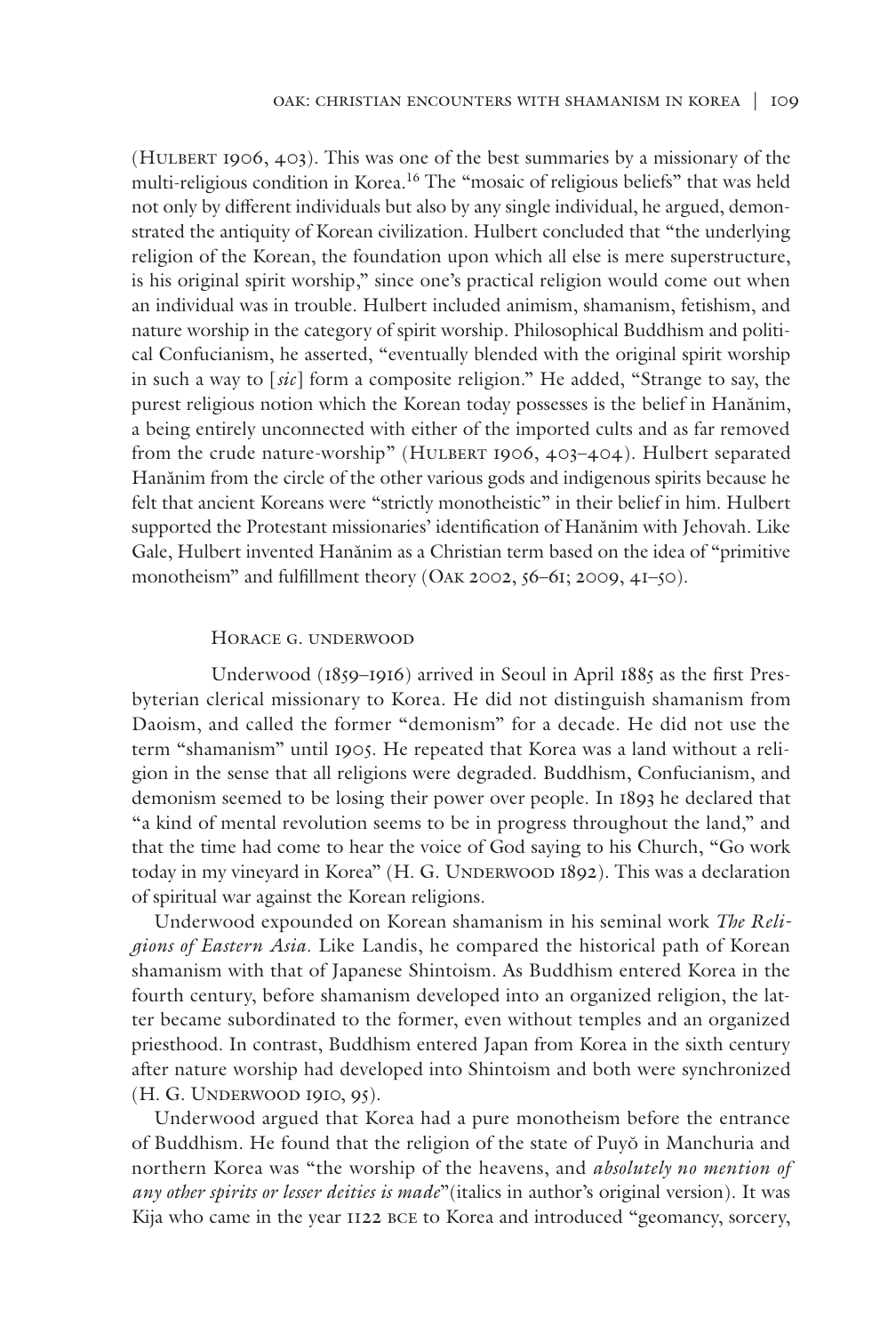divination, and spirit worship" to the Korean people. In the Tan'gun legend, he argued, "there is a strong probability of a primitive pure monotheism" (H. G. UNDERWOOD 1910, 104-106). He adopted the terms "monotheism" or "henotheism" to describe the original shamanistic beliefs of the Korean people.

Underwood, however, was very critical toward the doctrine and pantheon of contemporary shamanism. The shrines were mutually independent, and consequently the doctrines held by one sorceress differed from those of others. The main belief system of Korean shamanism was a polytheism that had originated from nature worship: (1) belief in Hanănim, his supremacy and providence; (2) belief in the efficacy of the *Sam shin*, the "three Gods" of childbearing; (3) belief in local deities, whose chief was the *Obang changgun* (Five-point general); (4) belief in a host of other deities; and  $(5)$  belief in the ghosts or spirits of the dead. Underwood claimed that the gods of shamanism had "wandered from their old monotheism and even to a certain extent from the pure henotheism of later times." He accepted the theory of the degradation of Korean religions and their fulfillment through Christianity (H. G. UNDERWOOD 1910, 114).

Underwood was interested in the methods of worship in shamanism. He argued that the worship of the Heavens was "a remnant of an ancient henotheism." Thus in "all the worship of the Heavens, the *mudang*s and *p'ansu*s are not allowed to participate in their official capacities." Underwood accepted Hulbert's definition of a *mudang* as a female sorcerer or "deceiving crowd," and *p'ansu* as an exorcist and "destiny decider" or fortune-teller. Yet Underwood still called them "witch" and "wizard" in a broader sense  $(H, G, UNDERWOOD$  1910, 140–41). He noticed that a *mudang* was always female, generally from the lower classes and of a bad reputation. She was considered to be a sort of spiritual medium, capable of rapport with the spirits, and able to be possessed. However, such possessions were preceded by a series of incantations and rituals and a sort of self-hypnotism in which the *mudang*, having by her performances thrown herself into a trance (pretended or real), became the mouthpiece of the deity. Underwood claimed that the *mudang* had nothing to do with divination; her chief business was the healing of the sick through the *kut* ceremony (H. G. UNDERWOOD 1910, 115–35).

The Protestant missionaries in Korea began to use the term "shamanism" in 1894. Aside from H. G. Underwood and a few others, most of them accepted the term around 1900. Thus we can say that there were individual differences in their understanding and definition of Korean shamanism. Overall, their rationalistic iconoclasm, millennialism, revivalism, and theory of religious degradation consistently projected the negative aspects of Korean shamanism. They paid much attention to the house gods and fetishes, and one of their main concerns was the negative influence of shamanism on Korean Christians.

Most missionaries understood the *kut* as a ritual of "inducement offering" to the spirits, and some *kut*, including those of *p'ansu*, as ceremonies for the exorcism of evil spirits, wandering spirits, or disease spirits from the victims. The Korean *kwishin* was identified with the Greek *daimon* used in the New Testament. The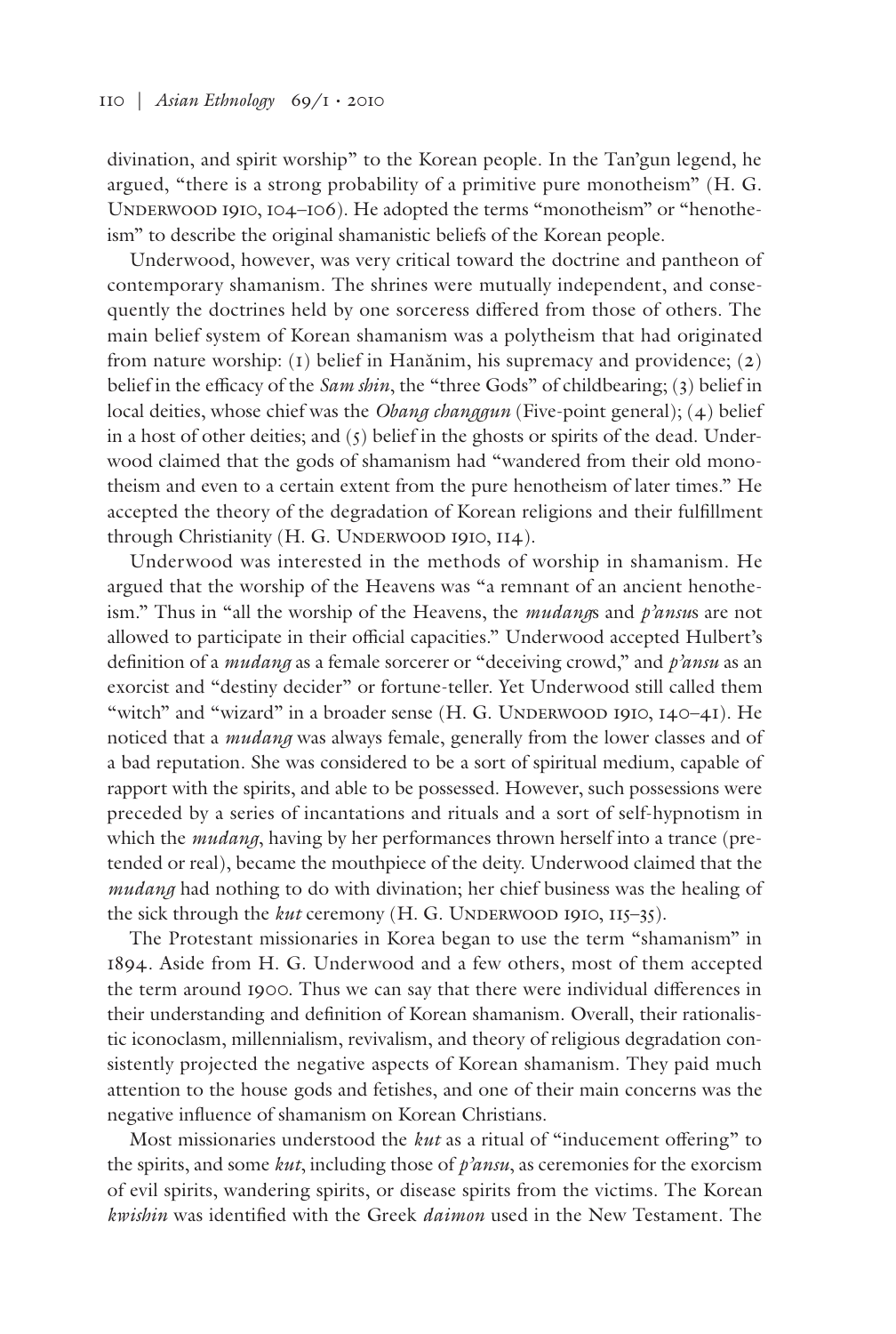spirits were good, bad, or indifferent, but most were evil, unclean, malicious, hungry, and sometimes revengeful. However, some of the spirits, especially household spirits related to prosperity and fertility, were regarded as good or kind.

After a decade of missionary work in Korea, the missionaries were well versed in the religion of Korea and the role they served in society. The Tonghak Uprising and the Sino-Japanese War provided them with opportunities to experience the multiplicity of the religious identity of the Korean people. When the missionaries were allowed to enter the *sarangbang* (a room for male guests) and *anbang* (an inner room for women), they began to perceive the tenets of shamanism and its importance in everyday life. When D. L. Gifford saw the "superstitions" of Koreans "in a spirit of sympathy" and from "their angle of vision," he confessed that he could understand that "the fear of demons is the cause of frequent and intense mental suffering" (GIFFORD 1898, 118).

Behind these Protestant missionaries' encounters with a very different religion, however, there was a hidden process of transformation in their theology and world view. They identified the supreme god of shamanism, Hanănim, of primitive monotheism, with the biblical God. They also accepted the Korean shamanistic idea of spirits, demon possession, and exorcism which was similar to that of the New Testament Palestine. (The next section deals with the Christian practice of exorcism in detail.) Although the female missionaries did not contribute substantially to the academic study of Korean shamanism, their practice of burning the fetishes and exorcism had a great influence on the lives of Korean women who lived with shamanistic spirits every day.

On the other hand, paradoxically shamanic spirits were able to find a dwelling place in the Protestant missionaries' discourses on shamanism. In the same way that shamanism and its rituals continued to function by being incorporated into the Confucian scholars' discourses on spirits and liturgical hegemony during the Chosŏn period, so too did shamanism and its spiritism at the turn of the twentieth century survive by being included in the Protestant missionaries' discourses on demonology.17 During the colonial period, shamanism survived in a similar manner in Japanese scholars' discourse concerning the highly developed nature of Japanese Shinto versus "primitive" Korean shamanism. Japanese ethnologists justified colonial rule by expounding on the superiority of Japanese Shinto over Korean superstitious shamanism (Walraven 1999, 224). A further study on the continuity in the logic of assaulting shamanism by Neo-Confucian *yangban* elites, Protestant missionaries, and Japanese ethnologists, would reveal an important aspect of the history of Korean religions.

> Demon possession and christian exorcism: nevius and demon possession in shandong

John L. Nevius, who worked in China from 1854 to 1892, had experienced cases of demon possession from the beginning of his work in Shandong. He was absorbed by the question of whether demon possession still existed in the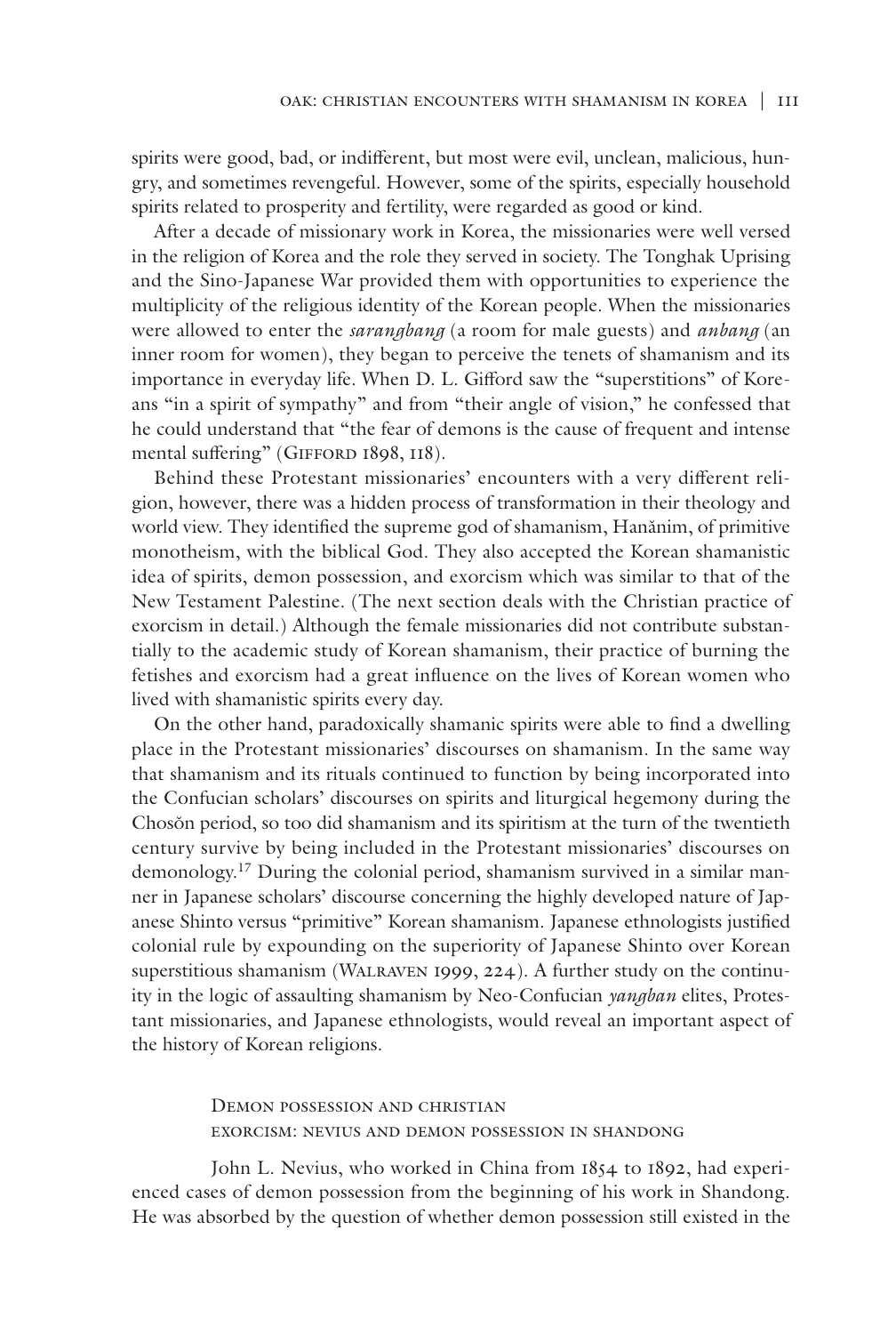later nineteenth century. He had carefully investigated these cases and gathered the facts and testimony of missionaries and Chinese Christians on the incidents in which they expelled spirits and set the victims free. The result was his posthumous book, *Demon Possession and Allied Themes*. Not only was the "Nevius Method" adopted by the Korean missions, but his theory of demon possession and Christian exorcism also influenced the missionaries in Korea. The people of Shandong Province fully believed in demon possession; the belief was a part of Chinese animism or spirit worship. Physical suffering and violent paroxysms attended the victims' ordeal. When the narratives of demonic possession given in the New Testament were read, therefore, Chinese Christians recognized the correspondence at once. Nevius and other missionaries proceeded with great caution in this matter. As Secretary F. F. Ellinwood said in the preface of the book,

They have avoided any measures which might lead the people to suppose that they claim the power to cast out devils even in Jesus' name. Nor does it appear that any native minister has claimed any such power. The most that has been done has been to kneel down and pray to Jesus to relieve the sufferer, at the same time inviting all present to unite in the prayer; and it seems a well established fact that in nearly or quite every instance, the person afflicted, speaking apparently in a different personality and with a different voice, had confessed the power of Jesus and has departed. (NEVIUS 1896, v)

Nevius argued that cases of demon possession actually existed in China. He describes those supposedly cured by Chinese Christians, not by the old methods that exorcists had used such as burning charms, frightening with magic spells and incantations, or pricking the body with needles, but by singing hymns and praying to God. Some missionaries testified that they felt themselves "transported back to the days of the Apostles" and were "compelled to believe that the dominion of Satan is by no means broken yet" (Nevius 1896, 71). Nevius insisted that the phenomenon on demon possession could be explained not by contemporary evolutionary and psychological theories, but only by the Bible. In 1930 Charles A. Clark mentioned Nevius's book on demon possession:

Exorcism of evil spirits by Christian workers caused much discussion and divided opinion among the missionaries and the church workers. It is mentioned in the 1895 *Report about Wŏnsan* particularly. Dr. Nevius could have found much more material in Korea for his book on demon possession.

(Clark 1930, 99)

The aforementioned controversy occurred in the early 1920s when Rev. Kim Iktu healed various cases of chronic diseases by prayer at revival meetings (Min 1984, 411–14). But before the debate in the 1920s, many reports of miraculous healings and exorcism occurred at the turn of the century.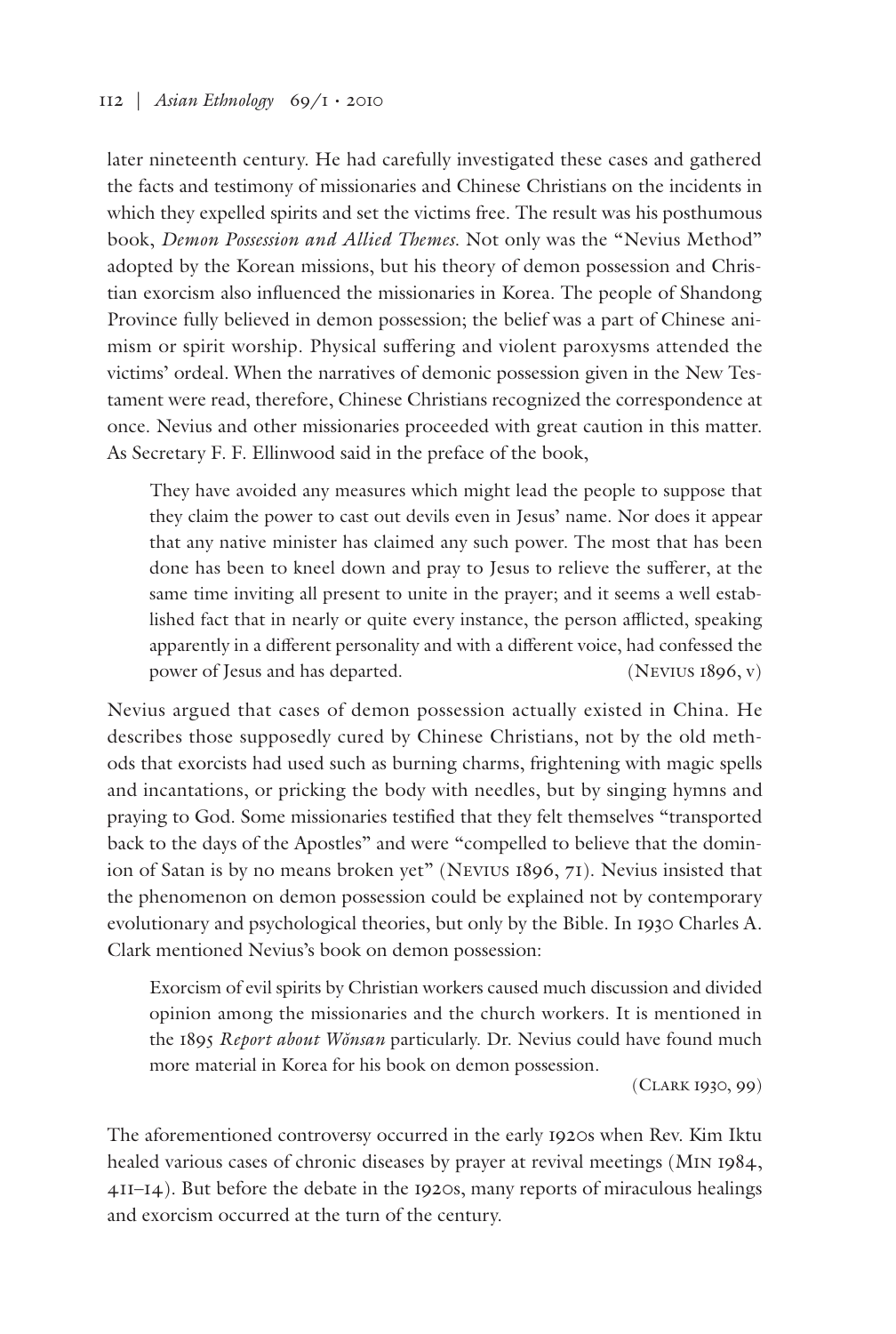#### Christian exorcism in korea

As mentioned above by Clark, James S. Gale reported the prevalence of demon possession in Wŏnsan in 1895. His work was interrupted by the "special development of spirit worship, or rather of demoniacal possessions." People came to him complaining that "the quiet of their households was disturbed by nocturnal visitations of spirits." Many were possessed by demons. In all such cases exorcists plied their trade. "To the people," said Gale, "these demons are as real as the earth beneath their feet and I am thankful that we have a Gospel that can take away their fears" (BFMPCUSA 1895, 161).

In Korea, according to missionary sources and Westerners' travelogues, the belief in demon possession or possession by "unclean" spirits was common (GILMORE 1892, 194; Bishop 1898, 399–426). It had a peculiar and tenacious grip upon the people; one writer called Korea "the haunted house among the nations, afflicted with the delirium tremens of paganism." A missionary stated that "thousands of people are slaves to evil spirits, in bondage to His Satanic Majesty" (Lambuth 1907). Gale wrote that the Tonghaks, who raised a great commotion in 1894, "possessed power to cast out devils, that was one cause of their popularity" (GALE 1895). A spiritual *mudang* was believed to be possessed by a powerful spirit, and by means of her incantations could induce this indwelling spirit to evict the one that was causing the sickness by aiding her exorcism. The people in the northern provinces called the possessed mudang *manshin*, a legion of spirits, as her superior spirit brought with him a legion of other spirits under his control. She performed a *kut* to drive out evil spirits from the afflicted person with music, dance, and incantations (Gilmore 1892, 194; Gale 1895; Allen 1896). Korean miners also practiced a ceremony for driving out evil spirits. For example, whenever a Korean miner was killed in an accident at the American gold mines at Unsan in northern P'yongyang province, the Koreans supposed that his death was "caused by some spirits of the earth who feels himself aggrevated," and that his wife was possessed with those spirits. No sooner did the accident occur than all the miners came flocking from the shaft, offering chickens and pigs to the spirits, and beat their wives severely to exorcise the spirits (HULBERT 1901a).

Protestant missionaries in Korea testified to numerous cases of demon possession and their exorcism by prayers to Christ. Such "miracles" proved to the missionaries that some Koreans were still possessed by demons in the same way that the people in Palestine were in the time of Jesus. Both North American missionaries and the Korean people needed to change their world view regarding the power of God in exorcism. Missionaries were required to transform their modern, rational, and scientific view of evil spirits and miracles into a first-century biblical view. In contrast, Korean people were challenged to accept both the modern medical theories of body and disease and the biblical view of the power of the Holy Spirit over evil spirits.

In P'yŏngyang, Samuel A. Moffett found that the "real and practical religion of the people, so far as they have any at all, is a species of animism or spirit wor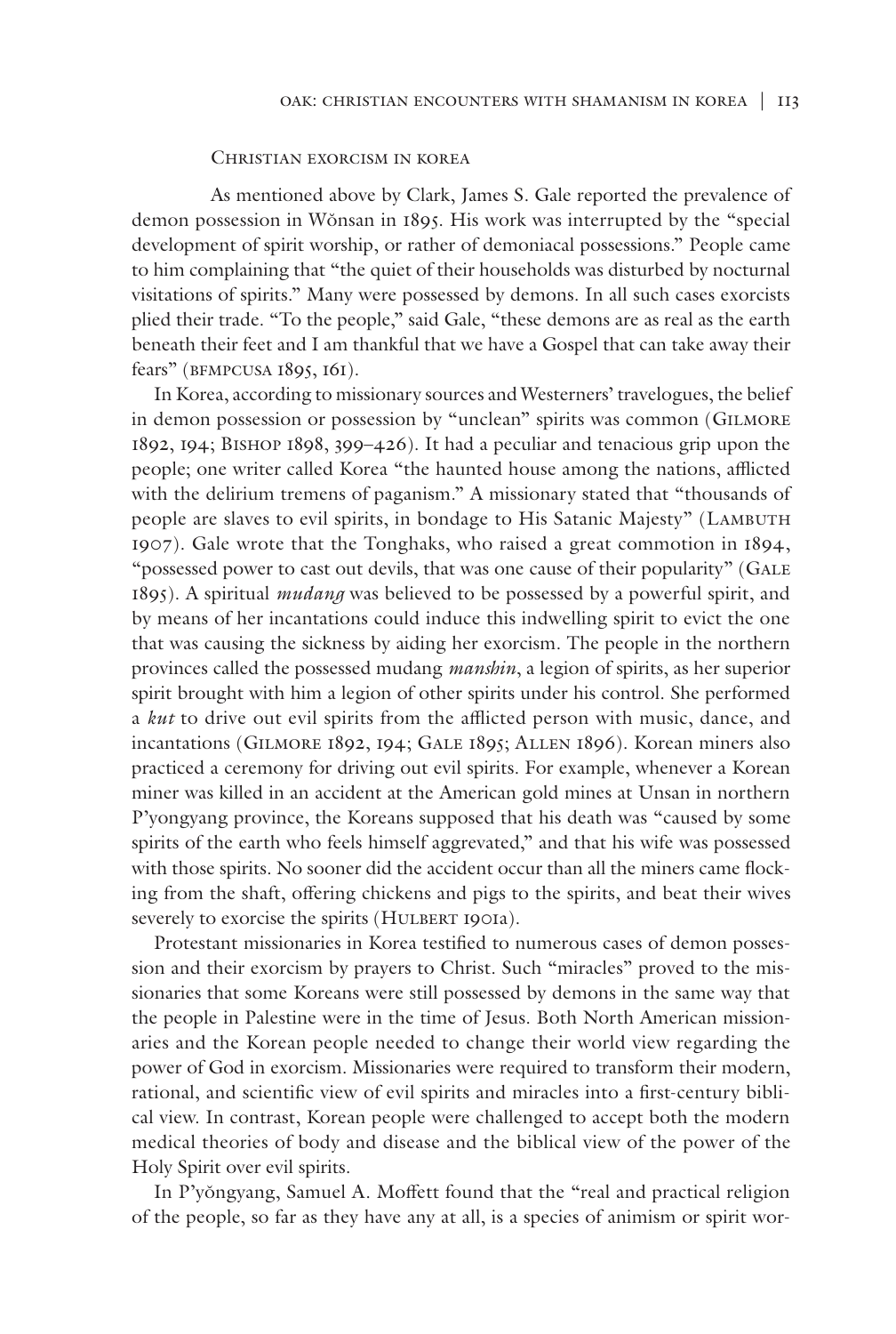ship" (BFMPCUSA 1895, 121). His colleague, Graham Lee, traveled to the Sunan circuit and visited five places in 1897. He baptized sixteen adults and one baby, and received one hundred and nine catechumens. He witnessed a case of healing a demon possession at Sunan Church and observed half of the villagers throwing out their evil spirits. At Chajak he met a blind man and his father who had given up the demon exorcism business (Lee 1897).

The majority of those who believed themselves to be possessed were women, and the Christian claim of expelling the evil spirits in their bodies appealed to these women and their families as a last resort. For example, Mrs. Yi Kŭnsŏn in Inch'ŏn apparently revived after the prayers of Christians in early 1899. She had been sick and mentally ill for ten years. A great deal of money had been spent on medicine and shamanic ceremonies, yet all efforts toward a cure had failed. When her husband heard that the "Jesus Church" had the power to overcome the devil, he voluntarily came to the chapel to believe in Jesus. "Believers visited his house, and found that the insane woman broke the wall frantically and was hiding and shivering in the bed. After they sang a hymn and prayed, they removed the blanket. She drank three bowls of cold water, and prayed together with them. In less than two weeks her insanity disappeared. Now she is a sincere believer" (*KH*, 23 May 1900). Such stories were spread and encouraged others to seek the church.

In 1905 a Bible class was held in the village of Pup'yŏng, Kyŏnggi. There was a new believer who had been a sorceress for five years—"an obedient servant of Satan" (MILLER 1906). The Christians prayed for and with her, going to her home every night. The woman said, "I cannot tell how peaceful I felt when those hymns were being sung." On one memorable night, just before being set free from the power of the "great devil," she rolled on the floor in agony of mind, beat her head with her hands, and pulled out locks of her hair. Repeatedly and in measured tones she said, "Depart from me! Depart from me!" All night long the Christians prayed and sang with her. By dawn she had become a supreme example of missionary exorcism, claiming the devil had left her. Miss Lula A. Miller, who joined the Methodist mission in Korea in 1901, asked her how she knew that it was Satan who had been leading her. She answered, "You know, teacher, when we believe in Jesus, He gives us the Holy Spirit and we know when He is leading us, though we can neither see nor hear Him. So it is when Satan is in our hearts. We know it is he who is leading us. Oh! I am so happy now, and all my family believes in Jesus, the Savior of the world" (MILLER 1906). In this way, belief in the power of Christianity to exorcise evil spirits shifted slightly in rhetoric to the belief in exorcising Satan and his demons.

At the end of 1905 Dr. W. B. Scranton and Rev. George M. Burdick visited a little mountain village, Omoi, in the Suwŏn circuit, where a local doctor was the leader of the Christian group. There was one believer, an intelligent scholar from upper-class society who had been the owner and keeper of a mountain spirit house, following his grandfather and father before him. At about the time of his father's death, the man had become interested in the new faith. His sister went insane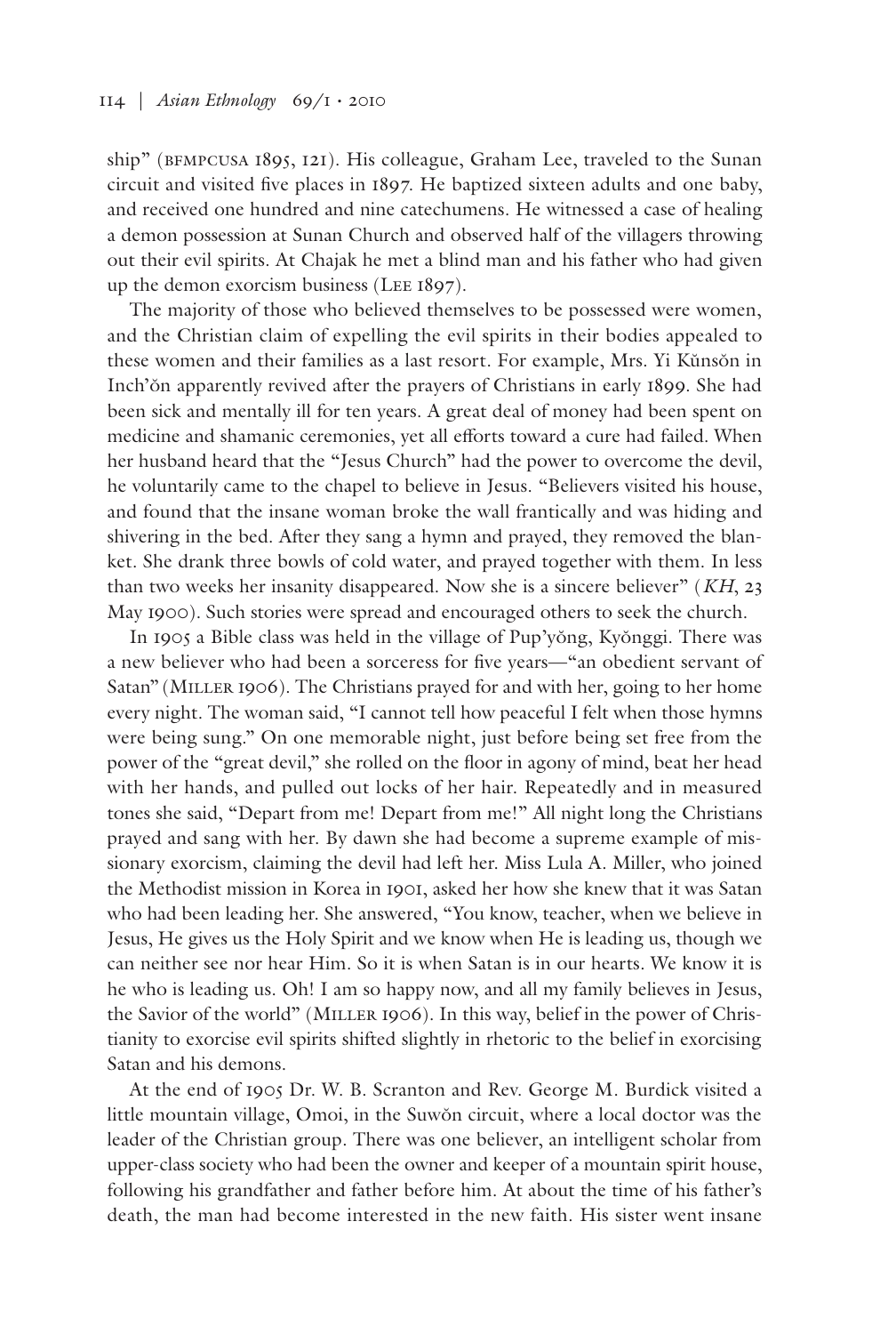or was possessed by the devil. "She grew violent; and the believers in the group met daily to pray for her; but for more than a week there was very little improvement. At last she grew better; and thereupon the family gave over to the church, as mementoes of the victory, all the garments and various fantastic decorations connected with this spirit worship" (BURDICK 1906). The man also gave the house to the church.

Another case was reported as follows: "During the revival the feeling was so intense that one man fell into raving insanity, his violence and superhuman power breaking to pieces even the iron chains that bound him and snapping an iron bar like glass, evidencing demoniac possession no less real than that of the man in the country of the Gadarenes. The devils were trying to frighten us and our converts into silence." Prayer was successfully used. The spirits left him and he came to himself. Missionaries continually came into contact with "the most extraordinary cases of apparent demoniacal possession and cure, containing all the phenomena that characterized demonized minds in the days of Christ" (LAMBUTH 1907, 287).

### Korean bible women as exorcists

In a gender-segregated society, among the Korean men the Bible societies or mission societies employed colporteurs and helpers in the distribution of Christian literature and biblical instructions; they employed Bible women for the same work among the women. Most Bible women were widows or old women since younger women were neither respected enough nor allowed the freedom of movement necessary. But a Bible woman was more than just a colporteur. As an itinerant evangelist she taught the vernacular language and the doctrine of the Bible by the example of her own self-sacrificial and happy life. She helped a tired mother, cared for sick children, and penetrated into remote country districts where foreign missionaries had never reached. A few Bible women began to be trained at Bible classes from 1892 and engaged in evangelism as the helpers of a female missionary (Oak 2004, 188). As the number of male Korean pastors and helpers was negligible by 1910, a Bible woman could be in charge of an unorganized local church and preach every Sunday. Thus earlier Bible women, who were less educated, had more spiritual authority than those who were trained with the regular curriculum at the Women's Bible Institutes established in the major cities (BEST 1910).

In many cases, a female missionary, her Bible woman, and other female members would together visit the house of a possessed woman and hold a prayer service for her. For example, a possessed woman was healed by a Bible woman in P'yŏngyang in 1903:

There is out at the Waysung a young woman who became possessed of devils. Her family called in an exorcist and the most extreme measures were resorted to to rid her of the unwelcome intruders. She was beaten with clubs till she was a mass of bruises from head to foot and a perfectly sickening sight. At this point some Christian neighbors interfered, declaring that they would be witness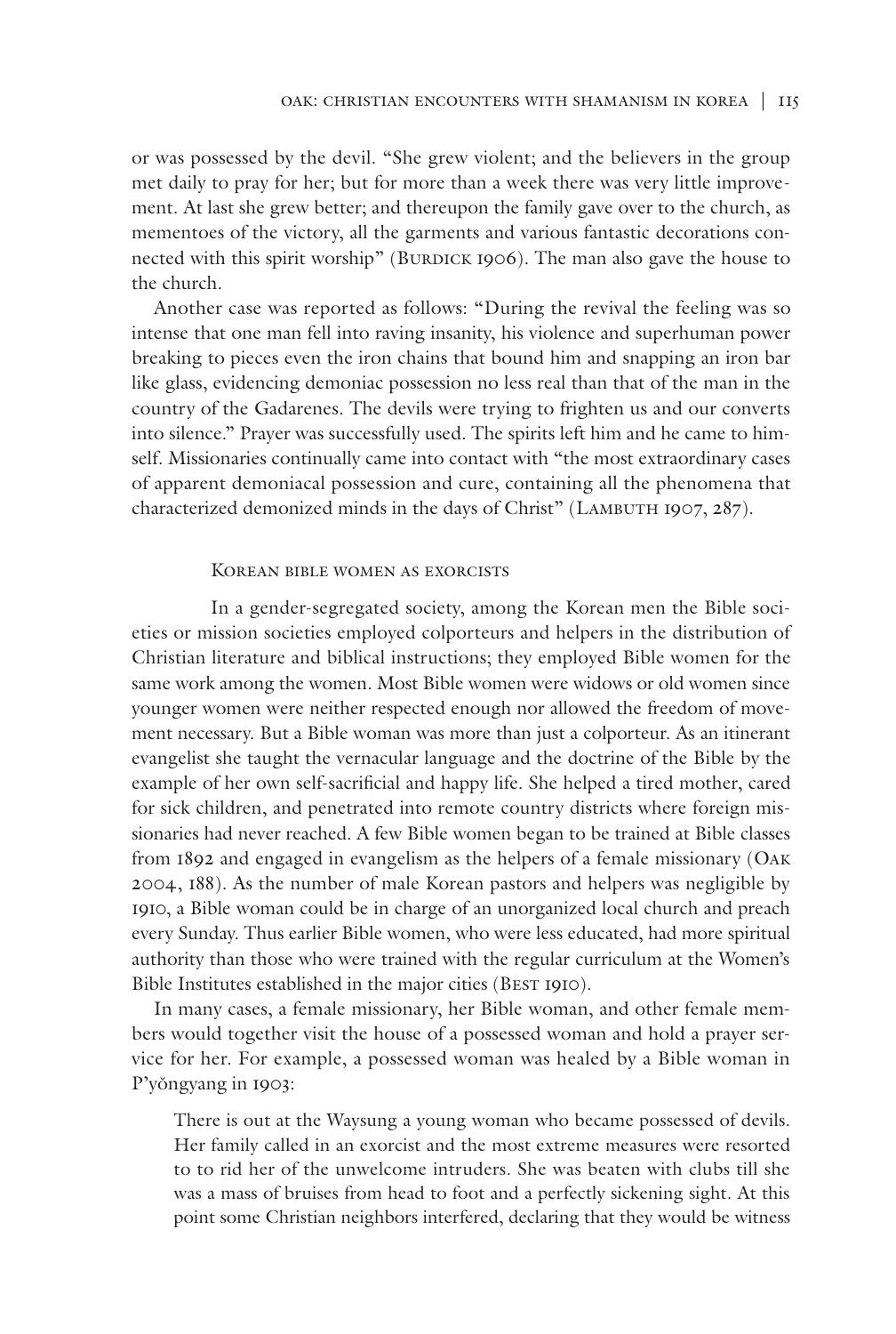no longer to such cruelty, and persuaded the husband to take her in to leader Choo's. Here she remained a week or two, being visited daily by Sin Si and others of the believing women. I wish that I might give in detail the conversations as reported by Sin Si, between these Christian women and the devils. They would be interesting to students of demonology. Suffice to say, that after agreeing several times to leave the woman at a certain hour, and begging each time when the moment came for a longer limit, they finally yielded to a loud and stern adjuration from old Sin Si and took their departure, leaving the woman in her right mind. (BAIRD 1903)

In March 1907 Miss Mamie D. Myers of Wŏnsan heard from her Bible woman Naomi about a possessed woman. She had learned "witchery" at a "heathen temple" yet had been abused as a "crazy" woman by crowds in the street all day. They visited her house at South Mount, eight miles away from the mission house, with Naomi's sister and other school girls. During their second prayer service, the "crazy" woman fell down on her knees and said: "Your God has driven the *marque* (devil) out of me, and I want to believe in your God." The news of her restoration "spread like wildfire" among the people. Christian girls insisted that "the crazy one" should have a name, so Miss Myers gave her a new name, "Poktaigee" meaning "Received Blessings" (Myers 1909).

Many Bible women conducted Christian exorcism prayer meetings. Some of the Bible women were former *mudang*s and they became Christian exorcists. Mrs. Sim was one of these crossover *mudang* in P'yŏngyang. After some training with Bible study, basic theology, and practical ministry, she was appointed a Bible woman. Her healing ceremony in 1906 of a young female victim was a typical case of Christian exorcism, composed of the following seven elements:

(1) Confrontational dialogue with the possessed in her own room: Mrs. Sim asks, "Are you possessed of a demon?" She repeats until answered. The spirits beg to stay.

(2) Praying for the woman who hisses, spits, and strikes at Christian women.

(3) Congregational hymn singing repeats until hatred on the woman's part subsides into a low crying.

(4) Mrs. Sim orders the spirits to come out, yet they resist.

(5) Congregational prayer and hymn singing continues.

(6) Around midnight Mrs. Sim finally orders the spirits to go away: "Thou foul spirit, I adjure thee in the name of Jesus Nazareth, come out of her!"

 $(7)$  The spirits are cast out and she is healed. (BAIRD 1909, 95–106)

The correspondence between the biblical stories of exorcism and Mrs. Sim's case was the conversation and struggle between demons and the exorcist while the demons were being exorcised from the possessed person. The demon first defied the exorcist, but eventually yielded to her. The possessed were healed by the faith of the exorcist and brought back to normal sanity.

Christian exorcism provided the Bible women with opportunities to become new spiritual leaders. Mrs. Mary F. Scranton thus praised them in 1907: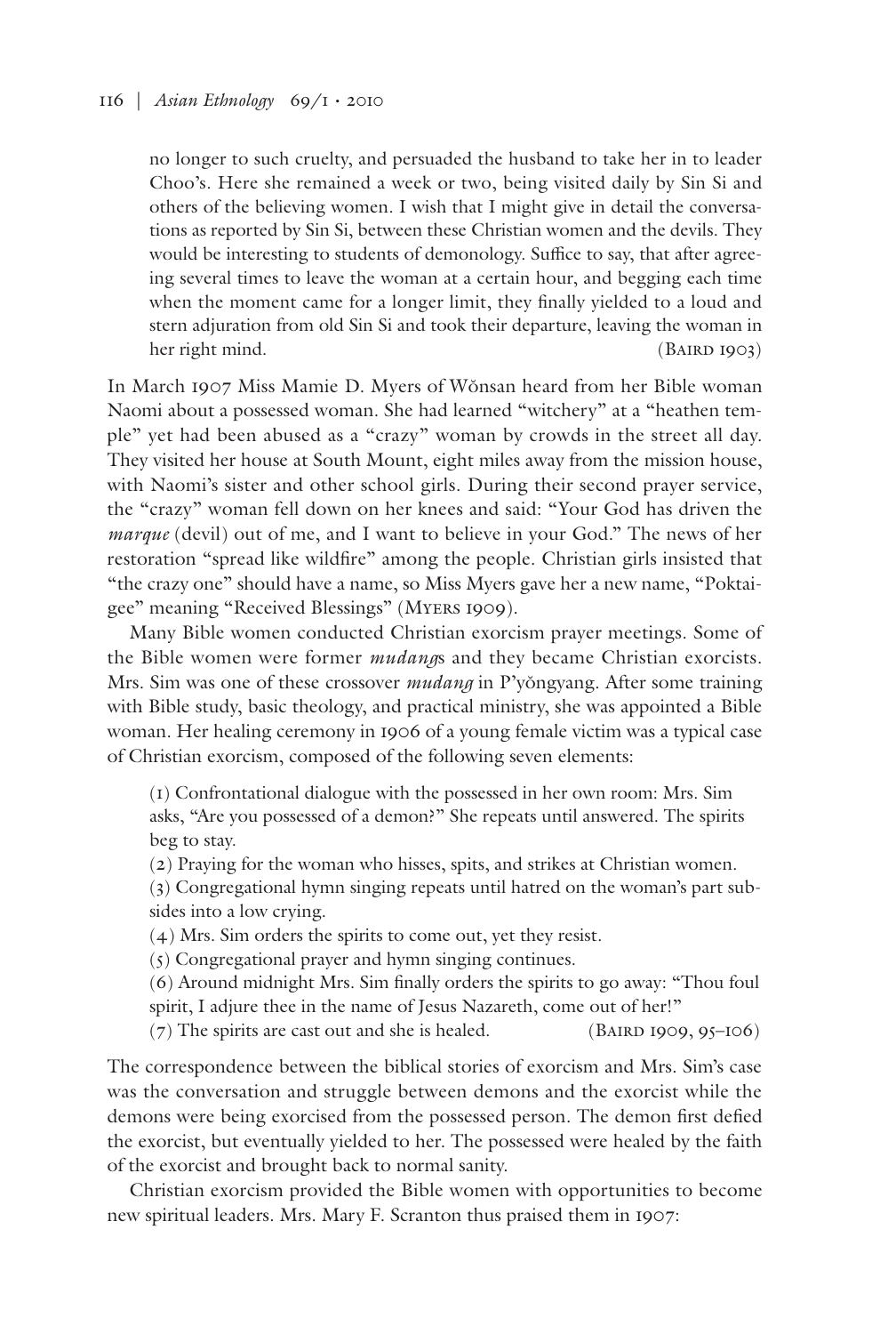These women are highly respected and are believed to have the ability to offer up prevailing prayer. If anyone is in trouble of any sort, in mind, body, or estate, the Bible woman is sent for to pray and sing Psalms. When anyone gets tired of trying to propitiate the evil spirit, it is the Bible women who must come and take down the fetishes and burn them. They are called upon to cast out devils, as well as to offer the fervent effectual prayer for the healing of the sick. Their faith is often greater than that of their teachers, and the all-loving and compassionate Father rewards them accordingly. (SCRANTON 1907)

A Bible woman's spiritual power was sustained by the Christian ceremony of faith healing or exorcism, and through home visitations with new female members. Her best weapon was "prevailing" and "fervent effectual" prayer. Protracted prayers of intercession for the possessed were sometimes accompanied by fasting. Mrs. Yi, the first Christian woman in the city of P'yongyang, became president of the missionary society and a Bible woman. She cured a woman of "demon possession through the prayer of a company of women of the Fourth Church" (BERNHEISEL 1910, 250).

However, negative shamanistic spirituality—fetishism, spirit reductionism, fortune-centered fatalism, and earthly blessing-oriented materialism—also entered the church through these crossover female evangelists, of which some missionaries had warned.

> The missionaries' embracement of the premodern view of demon possession

In 1907 Professor David Lambuth of Vanderbilt University conducted a special study on the relationship between Korean evil spirits and Christian missionaries, based on the letters and reports of American missionaries in Korea. He maintained that "missionaries in Korea display a sense of the presence of evil spirits markedly in excess of that manifested in other countries where demonology had no such popular hold. The spirit-saturated air has with insidious power waked in the missionaries all the dormant demonology with which the Christian religion was at some time furnished forth" (LAMBUTH 1907). He stated that the point at issue, which was "the unconscious and insidious tendency of the foreigner to accept the native point of view," was prevalent in the writings of the Korea missionaries. North American missionaries not only influenced the individual and social life of Korea, but they were influenced by the mental and physical environment of Korea, especially by shamanism. Their testimonies about the phenomenon of demon possession epitomized the interaction of religious conceptions and modes of thought.

The great revival of  $1907^{18}$  confirmed both Dr. Lambuth's analysis and the experiences of the missionaries regarding the mutual relationship between Christianity and Korean shamanism and the conversion of the missionaries. One typical case was that of Charles A. Clark of the Central Presbyterian Church in Seoul. Initially, Clark was uncomfortable with certain similarities between Korean folk religious practices and what he witnessed at the revival meetings. During his education at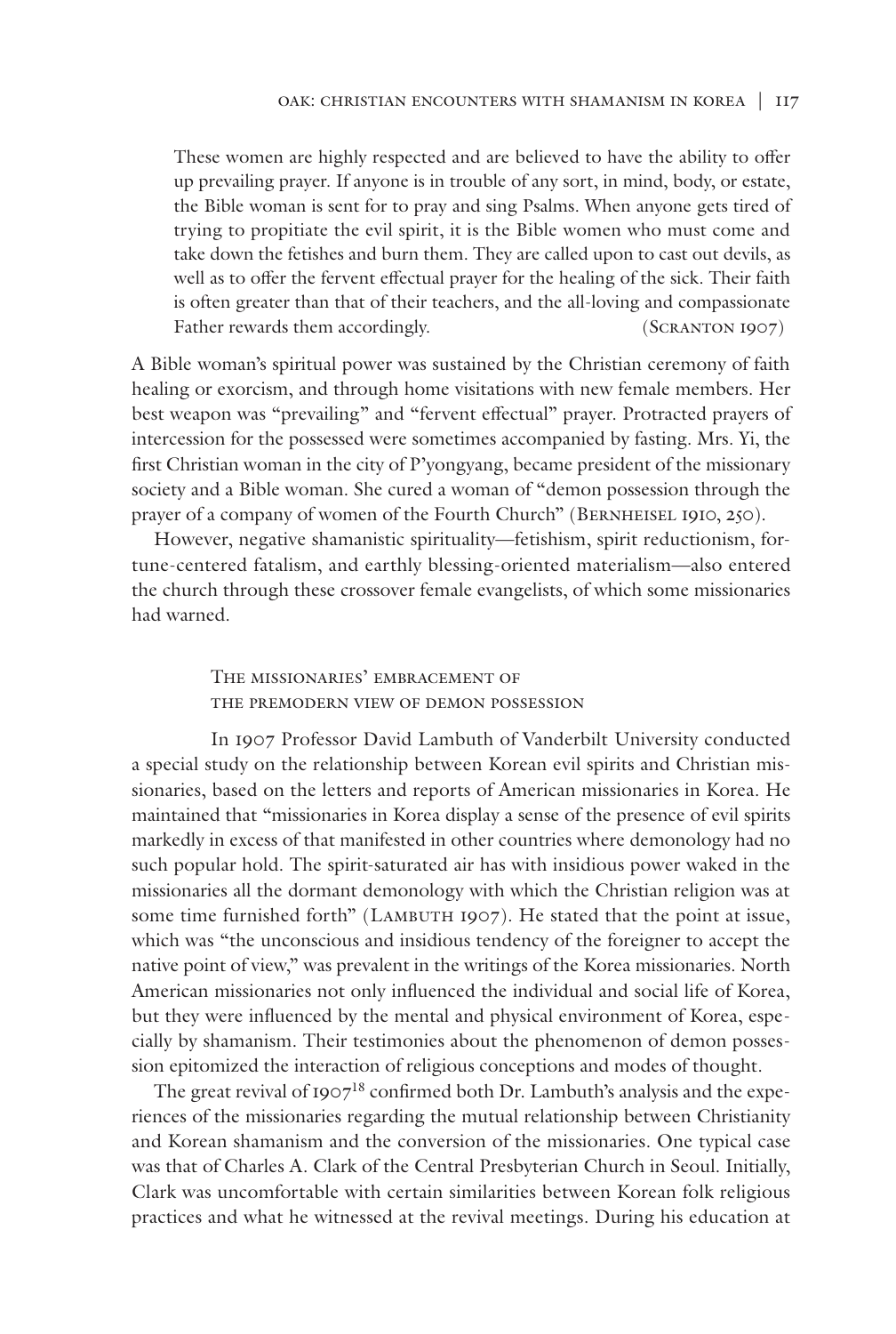McCormick Theological Seminary in Chicago, he had belittled the idea of demon possession, chalking up the symptoms to psychosis or nervous temperament. In 1906 when he read an account of a missionary casting out demons in China, he regarded it as nonsense, maintaining that there had to be a medical or scientific explanation. But his experience during the 1907 revival changed his view. One man at the meeting disrupted the service with his raving and lashing out at anyone who tried to control him. Clark and Kil Sŏn-Ju left the platform and led the disturbed man to an outer room. There he began to rage like a wild beast. He smashed his own hat and ripped off his coat, tore open his leggings, and started to demolish the room. He fell to the floor on his face and prostrated himself before the ancestral box. The veins in his neck swelled until it seemed they would burst:

Finally I became convinced that it was a devil's manifestation.… So I went to him, took firm hold of his shaking hands, and ordered him in Jesus' name to be still.… Then I prayed and almost at once he became quiet.… The Holy Spirit was doing so great work that I firmly believe the devil entered into that man to make him break up the meeting.… As sure as I believe there is a Holy Spirit who can "convince men of sin and righteousness and judgment," I am convinced that the devil can work now in opposition to Him exactly as he did 1900 years ago. (D. N. CLARK 2003, 39–40)

Clark revised his views on the idea of casting out the devil, and was convinced that the man was an agent of Satan and possessed by a demon. His colleague James Gale also confessed:

Into this world comes the missionary with his Book and its stories about demons. The Korean reads and at once is attracted. Plenty of demons in the New Testament, thousands of them, but they are all on the run; down the slopes of Galilee they go; away from Christ's presence they fly.… Never before in the history of Korea was the world of demons seen smitten hip and thigh. This wonderworker is omnipotent, for verily he has issued a reprieve to all prisoners, all who will accept of him, and has let them out of hell. Throughout the land prayers go up for the demon-possessed in his name, and they are delivered; prayers for healing, and the sick are cured; prayers for the poor, and God sends means.

(Gale 1909, 88–89)

In 1911, after ten years pastoral experience in P'yongyang, Charles F. Bernheisel confessed that he changed his view on miraculous healing after witnessing many cases of demon possession being cured by the prayers of Christians. The supernatural "gift of miracle" was considered to have been bestowed on the early church for providential purposes and to have ceased with the death of the Apostles. But experiences in the mission field caused him to reexamine the biblical teachings on the subject, and to harmonize what he had been taught at the seminary with what he saw and heard in Korea. He argued that Koreans distinguished between a *mich'in saram* (insane person) and a *makwi tŭllin saram* (demon-possessed person). He testified that all the characteristics of demon possession as recorded in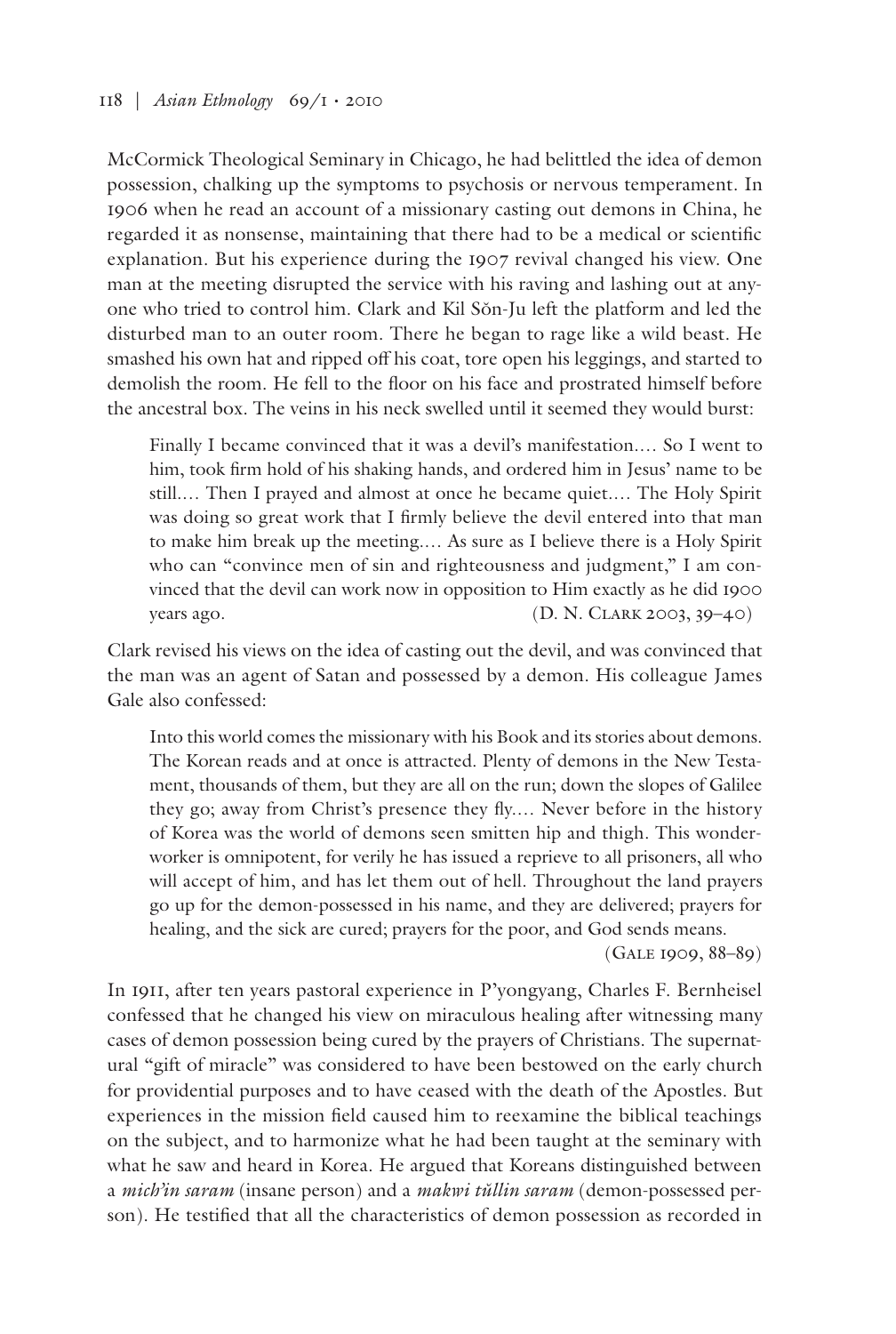the New Testament, like a demon speaking through the lips of the possessed one, are all present in Korea. He explained the curing procedure as follows:

The method of cure is unique. The Christians call for volunteers and then they divide themselves into bands which may consist of one or two or more persons, and then these bands take turns staying with the patient so that at no time, day or night till recovery is complete, is the patient left alone. Each band spends its watch in prayer for the afflicted one, in singing Christian songs, in reading the Scriptures and having the patient repeat Scripture verses and in exhorting the demon to leave. Sometimes this is kept up for as long as several days.… This continuous cannonade of prayer, Scripture reading, song, testimony, and exhortation finally prevails and the demon promises to leave, sometimes giving the very hour on which he will take his departure.  $(BERNHEISEL I9I2, 9)$ 

Bernheisel concluded that the gift of miracles was not confined to a few individuals and to a certain time period, but a general power to be exercised, and that demonpossessed people were cured by the prayers of Christians.

The first generation missionaries and Korean Christians accepted Nevius's view on demon possession and Christian exorcism. The Korean belief in shamanistic concepts and a vivid sense of demonical presence provided the missionaries and the Korean people with a point of contact and interaction. North American missionaries accepted the Korean point of view on possession by evil spirits, and the Korean people experienced the power of the Holy Spirit. Power encounters provided evidence of Christianity, and Christian exorcisms continued after the Korean Churches experienced the great revival movement in 1904–1907.

Not only did the missionaries introduce and represent Korean shamanism to an English audience, but their own initially rationalistic and modern world view was transformed by shamanism. First, they accepted the premodern Korean view of spirits, which became a factor of Protestant success in Korea. Second, many missionaries and Korean leaders, especially Bible women, practiced Christian exorcism of those possessed by demons. Third, the missionaries accepted a god of Korean shamanism, Hanănim, as the term for the Christian God, based on the idea of primitive monotheism. We need to see their overall meaning in terms of the "conversion" of the missionaries. One missionary confessed that when he read of devil possession in the Bible in the United States, he knew how Christ had dealt with such cases, but he seldom saw a person possessed by demons. But when he came to a mission field, his doubts regarding "devil possession in the latter days" were completely vanquished. That the devil at times made his home in the bodies of men and women, especially in heathen lands, was "a matter of unmistakable evidence" (Cram 1905).

# **CONCLUSION**

The result of the powerful encounters between Protestant Christianity and shamanism in early modern Korea was neither a wholesale destruction of the latter nor a unilateral conversion of Koreans to the former. The first generation of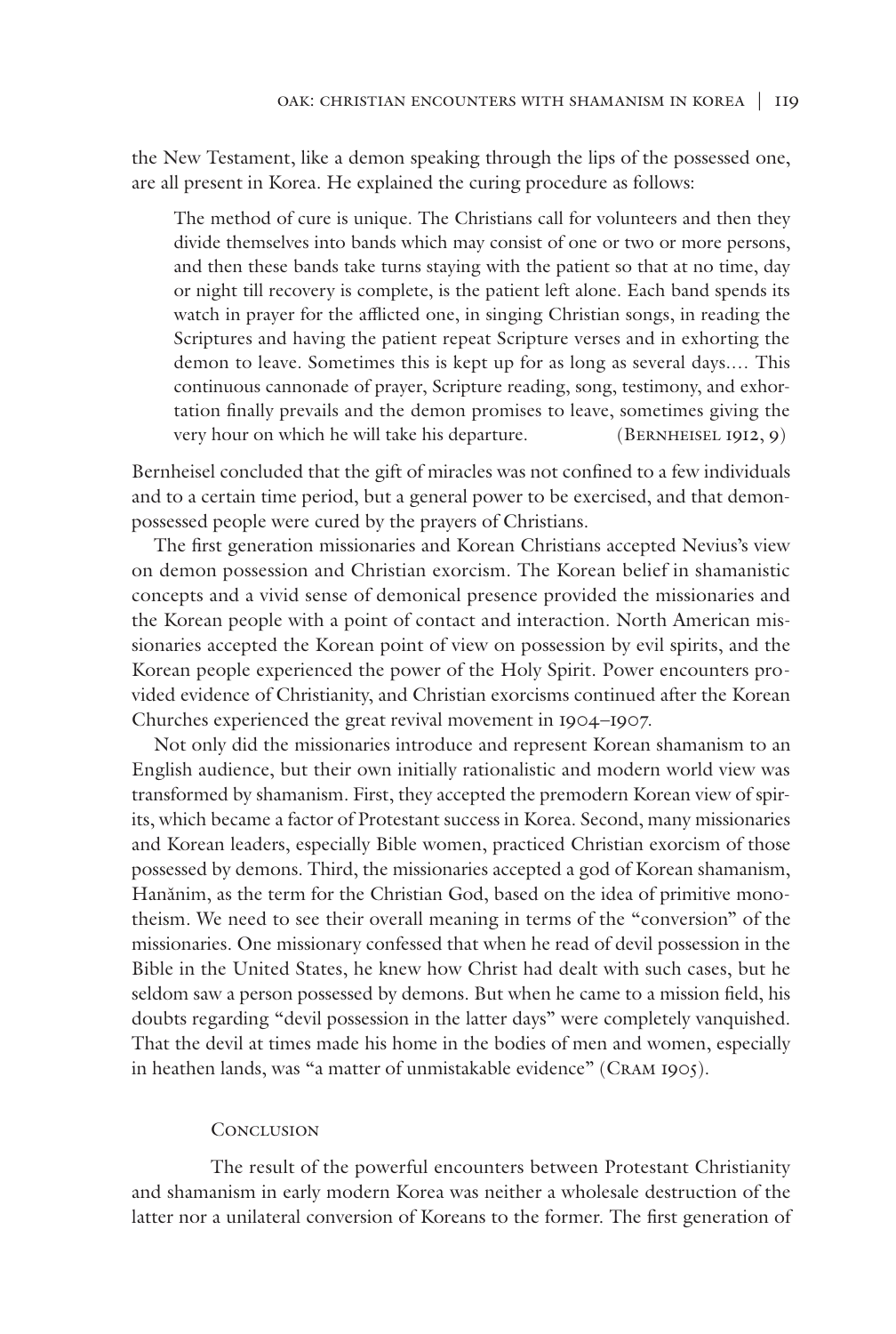Anglo-Saxon missionaries to Korea condemned shamanism as a "primitive" and "superstitious" form of spirit worship. As most scholars have argued, missionaries attempted to destroy Korean shamanism in the name of Protestant monotheism, iconoclastic rationalism, medical science (germ theory), and Western civilization. On the other hand, their field experience led them to embrace John L. Nevius's theory of demon possession and Christian exorcism as spiritual and supernatural phenomena in modern East Asia, not just in first-century Palestine. Protestant missionaries adopted the premodern Korean view of spirits, and thus they practiced Christian exorcist rituals—burning fetishes and communal prayers for the patients—in contradiction to the official doctrine of their home churches on demonic possession and miraculous faith healing.

Culturally, this theological compromise implied that, though based on Protestant biblicism and their field experiences, the appreciation of Anglo-Saxon missionaries for the Koreans' premodern world view revealed their orientalism, which regarded Korean folk religions and spirituality as primitive and obsolete for modern civilization. The missionaries equated turn-of-the-century Korean society as being similar to first-century Palestinian society. One of the similarities was the ubiquitous existence of demons and exorcisms. The missionaries' orientalist ethnography emphasized the vacuum of religions in Korea because it viewed shamanism not as a religion but as a superstition. The missionary iconoclasm misled the Korean Protestant churches to neglect the serious study of Korean folk religions.

Liturgically, shamanic spirits could exist in the Christian fetish burning and exorcism rituals. Both missionaries and Koreans recognized the existence of shamanic spirits. The iconoclastic assault of the spirits paradoxically identified the numerous locations of spirits and their functions in the Korean household and family life. One of the major differences between the Christian exorcist ceremony and the shamanic *kut* was the protracted communal prayer meetings of the church members for the victim.

Ecclesiastically, Korean Bible women, especially those who were former *mudang*, performed Christian ceremonies of exorcism among female members and non-members in a gender-segregated society. Their spiritual leadership complemented the male-dominant Confucian patriarchal structure of the church in its early period, yet gradually became subordinated to the latter from the first decade of the twentieth century when seminaries produced many educated male ministers. The emergence of male revivalists, who performed miraculous healing through prayer in the first decade of the twentieth century and early 1920s, paralleled the degradation of the status of Bible women in the Korean Protestant Church.

Theoretically, shamanic spirits could exist in the Protestant missionary discourses on Korean shamanism. A semi-scientific study on this topic was launched by missionary scholars, including E. B. Landis, G. H. Jones, J. S. Gale, H. B. Hulbert, and H. G. Underwood. In the same manner that shamanism and its rituals continued to function during the Chosŏn period, through being embraced by the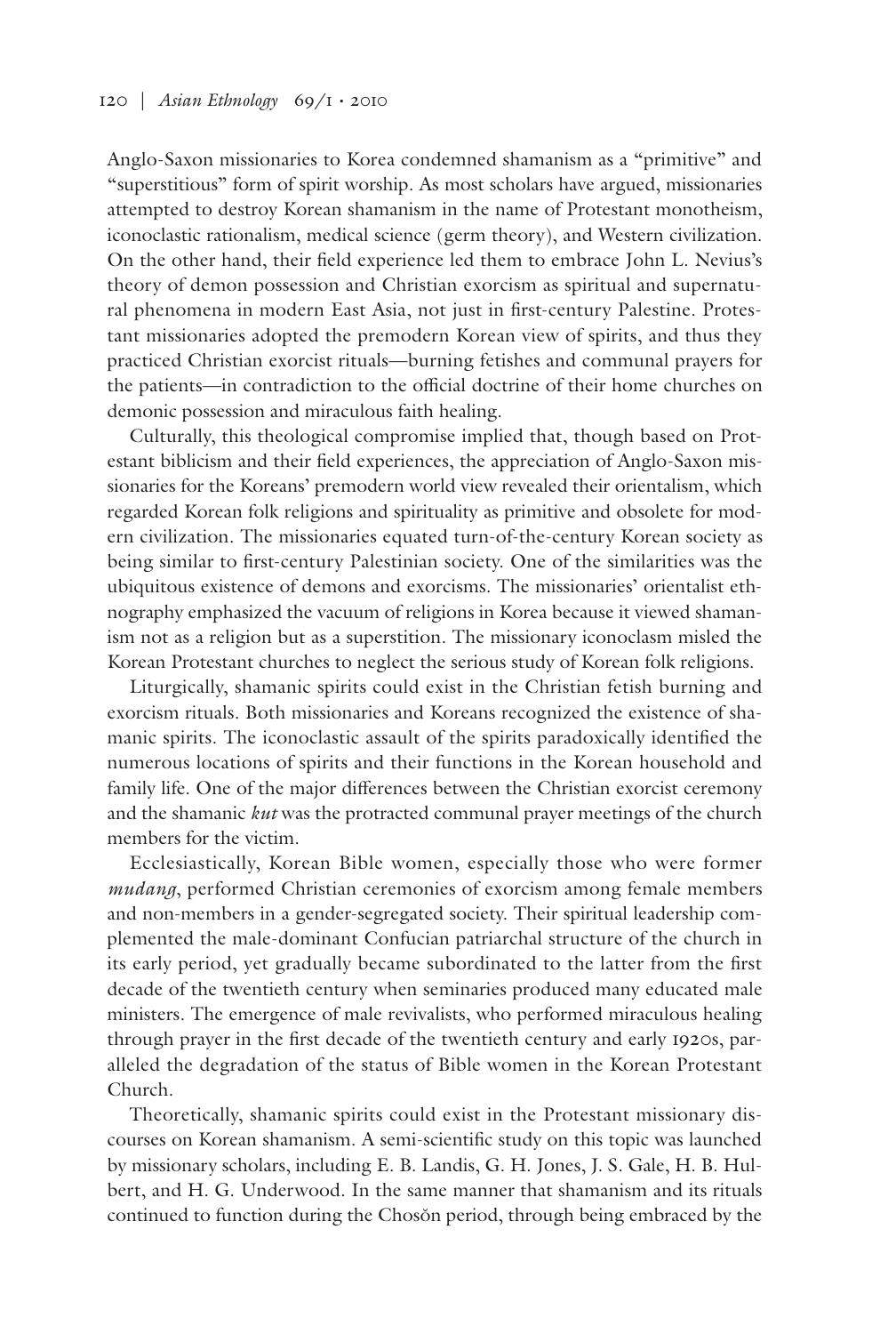Confucian scholars' discourses on spirits and subordinated to Confucian liturgical hegemony, so too did shamanism and its spiritism survive by being incorporated into the Protestant missionaries' discourses on demonology at the turn of the twentieth century. In colonial Japanese scholarly discourse, Korean shamanism was painted as an inferior precursor to Japanese Shinto, as part of the Japanese superiority complex that justified the colonization of Korea. Therefore, the significant lack of study of the encounter between Protestantism and shamanism must be remedied as it bridges the discourses of the premodern and colonial periods, with parallels and comparisons to be explored.

Theologically, in the process of the encounter with power, Christ was represented to Koreans as the most powerful shaman *mudang*—both a mediator and a spirit—and the missionaries and Korean Bible women were represented as his agents. The interaction between two world views—Western Christian rationalism and Korean shamanistic spiritism—resulted in mutual religious grafting. At the turn of the twentieth century, Protestant missions integrated a medical mission for the human body with an evangelistic mission for the human soul. The priority of the salvation of the soul included the salvation of the body, though the latter was regarded as a means for the former. Doctors and nurses of mission hospitals and clinics, as agents of Jesus, "the great physician," worked for the salvation of the whole being through physical healing. Taking care of lepers was a good example of their holistic approach to human beings. The modern Western dual system of "body to science and soul to religion" (Chung 2000, 312) was not a dilemma for them. The cases of faith healing in "demon possession" presented both medical missionaries and evangelistic missionaries with a solution for this dichotomy.

The adjunct existence of "premodern" Korean shamanism within the boundaries of "modern" Anglo-American Protestantism was one of the most notable features of indigenous Korean Christianity. This symbiosis, however, existed in a precarious state. Above all, like first-century Jewish people, Koreans sought miraculous signs and healings (Matthew 12: 39) without faith. Missionaries worried about the resilient hidden influences of shamanism on newly converted Korean Christians, especially among female believers.

Around 1910 some Presbyterian missionaries, like Bernheisel, accepted the possibility of miracle healing in modern times. Yet when the Korean Church experienced Kim Iktu's revivalism and faith healing in the early 1920s, missionaries rejected the revision of an article of the Constitution of the Presbyterian Church, which stated that the supernatural gift of miracles was bestowed on the early church for providential purposes and ceased with the death of the Apostles (Min 1984, 354). The missionaries had to face the faithless Korean Communists' attack on Christianity as a "superstitious" religion, and Korean Christians' blind faith in miracle healing as well.

A continuing problem was their shamanistic ideas on "luck and ill-luck" and *kibok sinang* (the belief that luck can be achieved by prayer and faith in prayers for blessing). The popularity of "prosperity theology" and the "three-beat salvation" (spiritual salvation, material success, and physical health)—as well as recur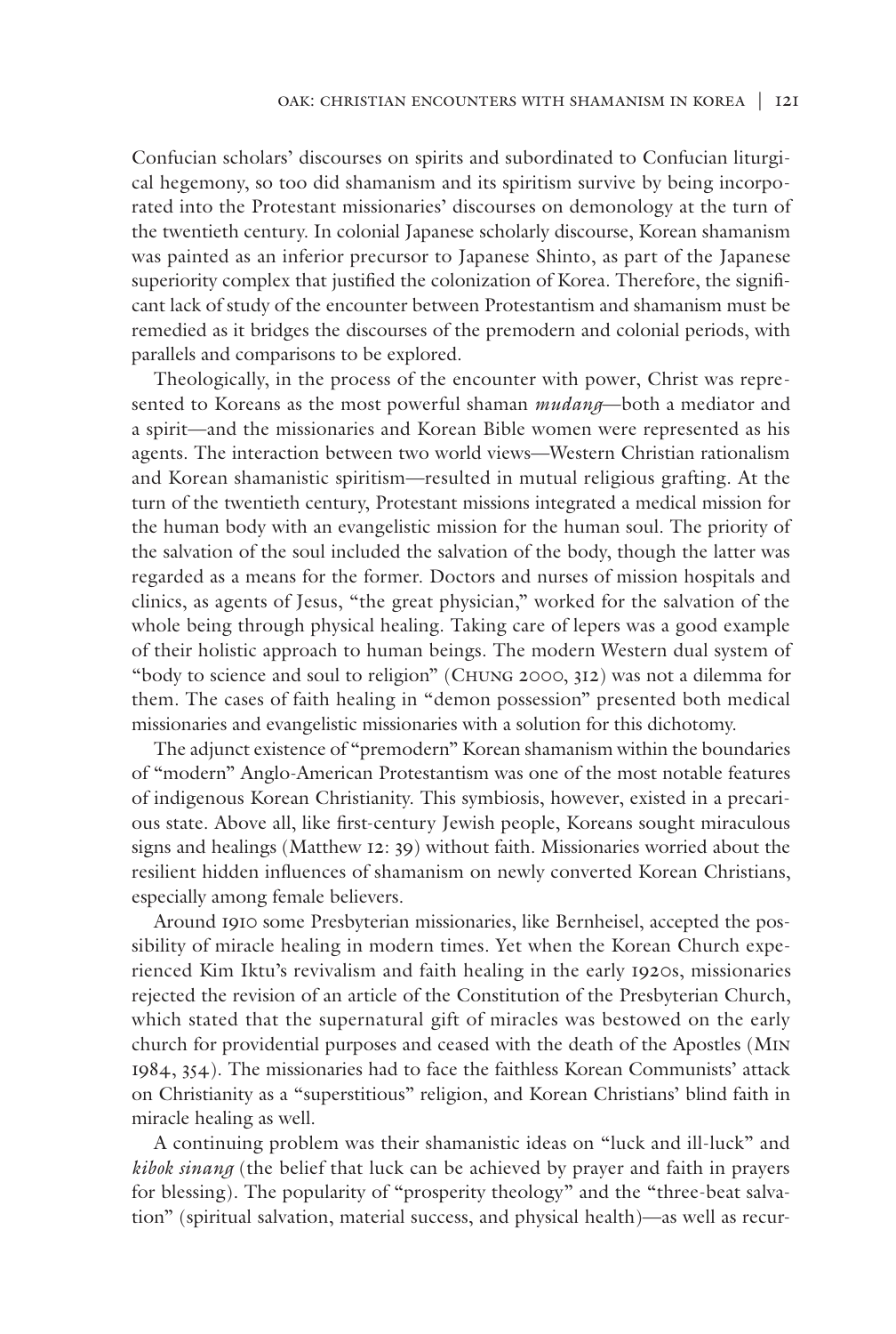ring scandals and the persistent materialism of the Korean churches—reveal that Korean Christians have still failed to cast out the spirit of *kibok sinang* and materialistic fetishism from the minds of the leaders and members of the church, although they had once succeeded in exorcizing demonic spirits. The public dimension of Protestantism that fought against "superstitions" and idolatry to promote national enlightenment and modernization at the turn of the twentieth century has deteriorated into the private *kibok sinang* that seeks worldly fortune and personal prosperity.

#### **NOTES**

1. Korean scholar Song Sunyong, who helped compile RIDEL (1880), assisted Underwood's linguistic work. Song transmitted studies of the Korean language that had been done by French Catholic missionaries to American Protestant missionaries.

2. Bible women were hired by Bible societies or mission societies in the distribution of Christian literature and biblical instruction. Under the supervision of female missionaries, Bible women worked as colporteurs, booksellers, evangelists, Bible teachers, or preachers, mainly among women. One of their major contributions was the increase in literacy among women.

3. The Korean hymn translated "temptations" of the second verse into "evil spirits."

4. For the status of Kuksadang in the nineteenth century, see Walraven 1998, 57–58.

5. Walraven interpreted the veneration of the picture of King T'aejo, a national symbol, as an "early form of modern national consciousness" (Walraven 2000, 199–200).

6. 독닙신문 (*Tongnip sinmun*, 1896–1899) was the first Korean daily newspaper founded by Philip Jaisohn (Sŏ Chae-p'il) in July 1896. The Tongnip Hyŏphoe (The Independent Club) and the newspaper worked for the people, and for independence from Chinese and Russian influences.

7. Chi Sŏggyŏng introduced the cowpox vaccination to the Korean public in 1879. In October 1895 the Korean government issued an ordinance on smallpox, Korea's first act of modern vaccination. By 1908, it was reported that nearly all people under the age of thirty were immune to smallpox due to the widespread use of the cowpox vaccine.

8. Before the end of the eighteenth century the word "shaman" became a common term in the West. Yet most enlightenment scholars depicted shamanism negatively. The word "shaman" was included in the *Encyclopedia Britannica* in 1875. "Studies on shamanism as a scholarly concept date back to the late nineteenth century ... a heuristic term in the West" that covers all the various magico-religious activities (FRIDMAN and WALTER 2004, xvii, xxi, 142). French Catholic missionaries in Korea did not use the term "shamanism" in the nineteenth century.

9. Jones was born in Mohawk, NY, in 1867 and educated in the public schools of Utica, NY. He joined the Utica YMCA in 1883 and worked for a telephone company from 1883 to 1886. He worked as assistant secretary of the Rochester YMCA from 1886 to 1888.

10. During these years Jones took college courses through correspondence and received a "correspondent B. A." from the American University at Harriman, TN, in 1892 (Jones 1990).

11. French missionaries translated "malin esprit" as *kwisin*, "sorcièr" as *paksu,* and "sorcière" as *mudang*. See Férron 1869, 286.

12. The Altaic etymology of *kut* (Turkic *kut* and Mongolian *kutung*) is luck, good fortune, or fate.

13. For his research on Confucian rites, see E. B. LANDIS (1896, 1897, and 1898).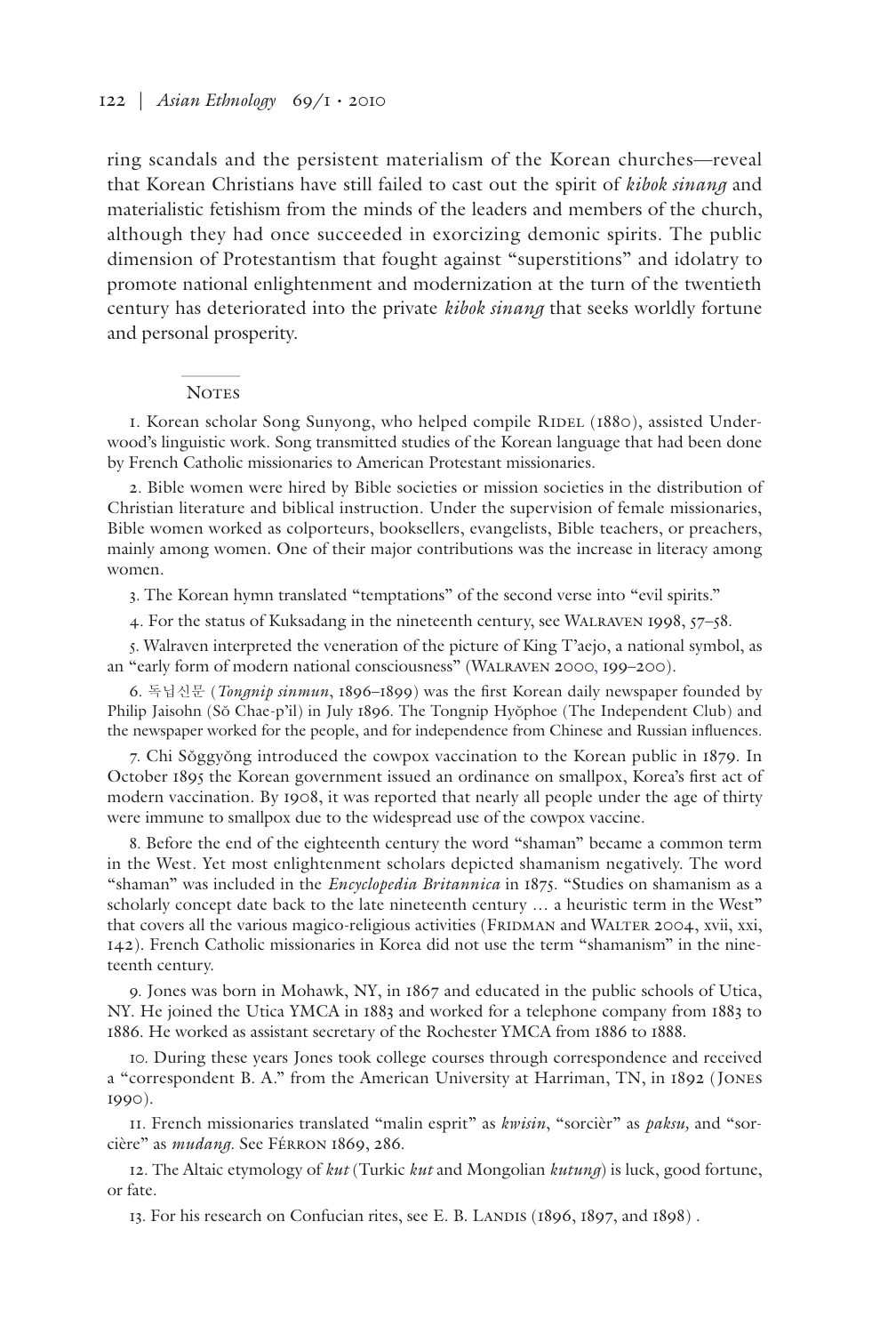14. In 1885 Percival Lowell wrote that Korean "demon worship" and Japanese Shinto were related "forms of the common aboriginal superstitions" (LOWELL 1885, 207).

15. Landis mentioned the exorcism of the following spirits: goods and furniture (chief of all exorcism), ridge pole, the Yi family, mountains, the attendants of the Yi family, ancestors, smallpox, one's own self, animals, jugglers, trees and hilltops, and spirits which take possession of young girls and change them into exorcists.

16. Hulbert defined religion as "every relation which men hold, or fancy that they hold, to superhuman, infrahuman or, more broadly or extra-human phenomena." And he included in the category of extra-human the spirits of human beings that had died (HULBERT 1906, 403).

17. For Neo-Confucian discourses on (ancestral) spirits and their social implications, see Koyasu 2002, 145–90.

18. The revival movement started in 1903 in Wŏnsan and reached its peak at the P'yŏngyang revivals in January 1907. The revivals swept most of the Presbyterian and Methodist churches in 1907 when Korea was losing its independence to Japanese imperialism.

#### **REFERENCES**

# *Newspapers*

- *Kŭrisŭdo Sinmun* 그리스도신문 (*KS*, Christian News), 1897–1906. Seoul: The Korea Mission of the Presbyterian Church, USA. [edited by Horace. G. Underwood and others]
- *K'ŭrisŭdoin Hoebo* 크리스도인회보 (*KH*, Christian Advocate), 1897–1907. Seoul: The Korea Mission of the Methodist Episcopal Church. [edited by Henry G. Appenzeller and others]
- *Sinhak Wŏlbo* 신학월보 (a biblical and church monthly), 1900–1909. [edited by G. Heber Jones (Seoul)]
- *Tongnip Sinmun* 독립신문 (The Independent), 1896–1899. [edited by Philip Jaisohn (Seoul)]

#### *Other sources*

# Allen, Horace Newton

- 1886 Report of the Health of Seoul for the Year 1886. *Allen Papers* (unpublished archive material), New York Public Library.
- 1896 The Mootang. *Korean Repository* 3 (April): 163–64.
- 1908 *Things Korean*. New York: Fleming H. Revell Co.

# Baird, Annie L. A.

- 1903 *General Report of Pyeng Yang Station to the Korea Mission* (June).
- 1909 *Daybreak in Korea*. New York: Fleming H. Revell Co.

## Bernheisel, Charles F.

- 1910 The Korean Church, a Missionary Church. *Woman's Work* (November): 250–51.
- 1912 *The Apostolic Church as Reproduced in Korea*. New York: Board of Foreign Missions of the Presbyterian Church in the USA.

#### Best, Margaret

1910 Courses of study and rules of admission of the Pyeng Yang Presbyterian Women's Bible Institute. *Korea Mission Field* 6 (June): 152–54.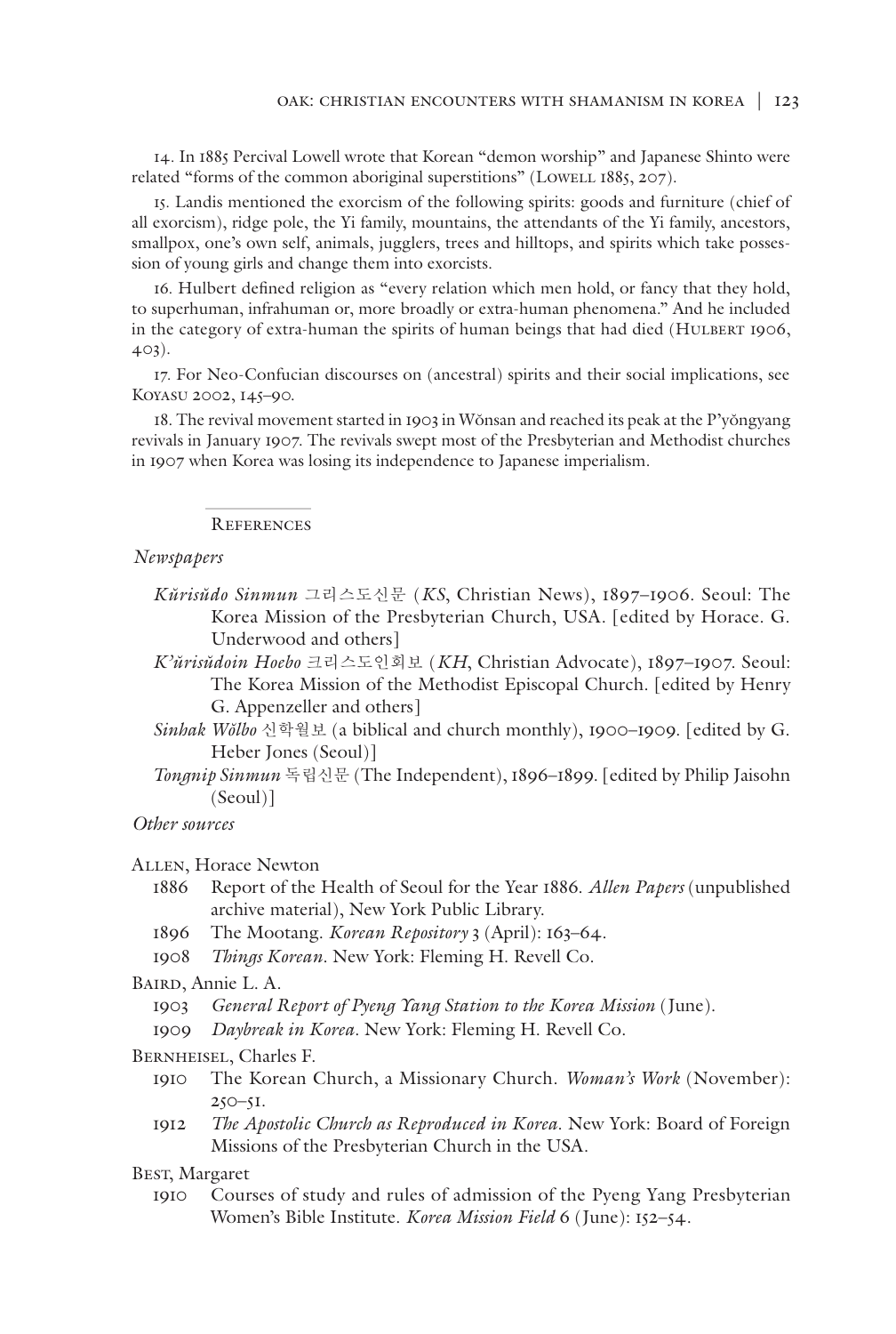#### Bible Committee of Korea

1906 *Annual Report of the Bible Committee of Korea*. Seoul: YMCA Press.

# Bishop, Isabella Bird

1898 *Korea and Her Neighbors*. London: John Murray.

Board of the Foreign Missions of the Methodist Episcopal Church (BFMMEC) 1884–1911 *Annual Report of the Board of the Foreign Mission, MEC*. New York.

Board of the Foreign Missions of the Presbyterian Church in the USA (BFMPCUSA)

- 1884–1911 *Annual Report of the Board of the Foreign Mission, PCUSA*. New York.
- Burdick, George M.
	- 1906 Conversion of a mountain spirit house keeper. *Korea Mission Field* 2 (March): 88.

# Carroll, Arena

1906 Songdo, Korea. *Woman's Missionary Advocate* 26 (May): 410–11.

# Chung Chin-hong 정진홍

2000 Early Protestant medical missions and the epitome of human body in late nineteenth-century Korea: Concerning problems of environment. In *Korea Between Tradition and Modernity: Selected Papers from the Fourth Pacific and Asian Conference on Korean Studies*. Ed. Chang Yun-Shik et al., 308–16. Vancouver: Institute for Asian Research, University of British Columbia.

# Clark, Allen D.

1979 *A Vision of Korea, The Life of Oliver R. Avison, M. D.* Seoul: Yonsei University Press.

#### Clark, Charles A.

- 1903 The destroying of a household god. *Korea Field* 3 (November): 133.
- 1930 *The Korean Church and the Nevius Methods*. New York: Fleming H. Revell Co.

# Clark, Donald N.

2003 *Living Dangerously in Korea*. Norwalk, CT: EastBridge.

#### Collyer, Charles T.

1901 A day on the Songdo Circuit. *Korea Field* (November): 12–13.

# Cram, William Gliden

1905 Rescued after years of bondage. *Korea Methodist* (10 September): 148.

# DALLET, Claude Charles

1874 *Histoire de l'Eglise de Corée*. Paris: Librairie Victor Palmé.

#### Férron, Stanislas ed.

1869 *Dictionnaire Français-Coréen*. Seoul: Han'guk Kyohoesa Yŏn'guso. (Reprinted 2004)

#### Fish, M. Alice

1899 Letter to Frank F. Ellinwood, 29 April. Philadelphia: Presbyterian Historical Society.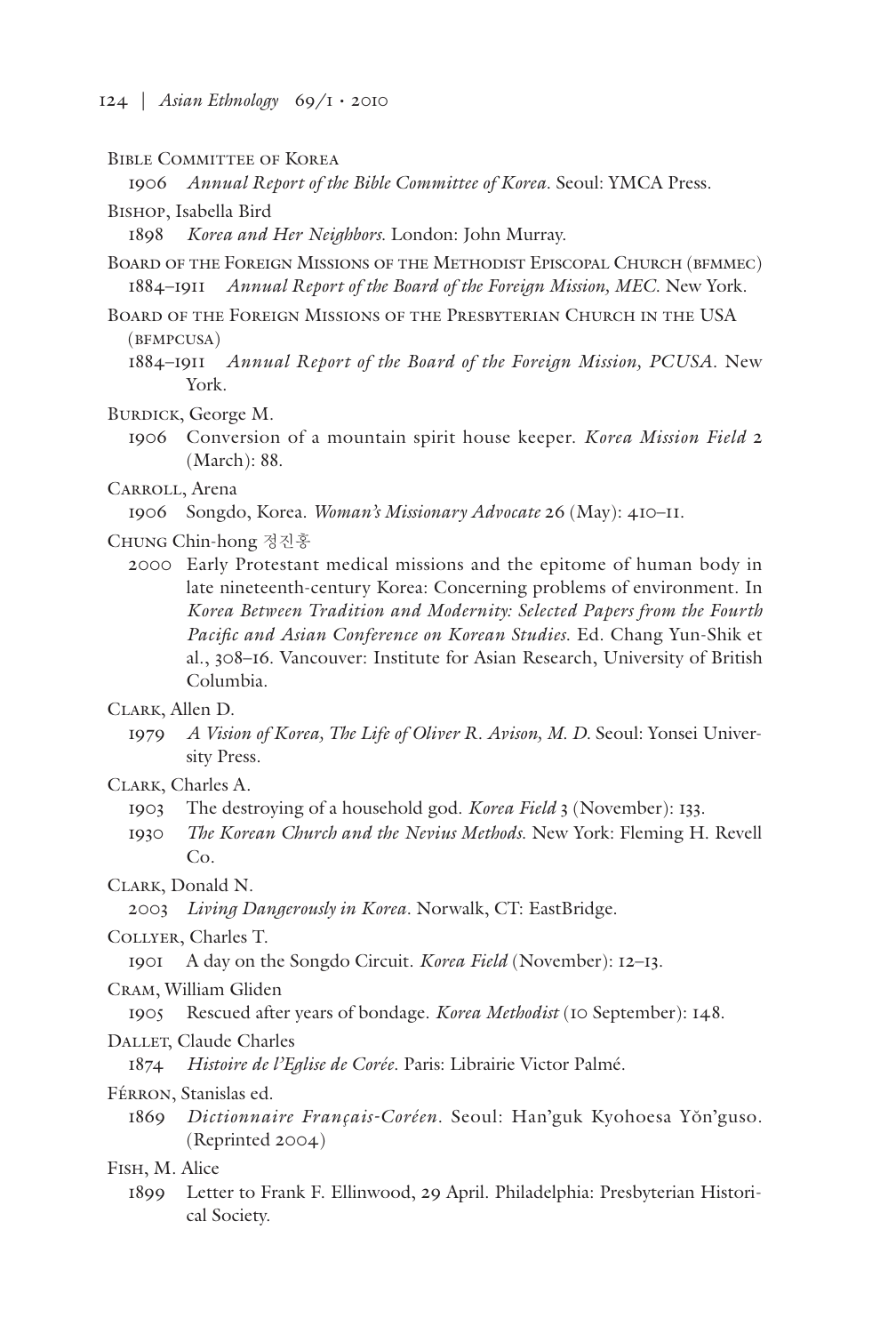FRIDMAN, Eva Jane N., and Mariko N. WALTER, eds.

- 2004 *Shamanism: An Encyclopedia of World Beliefs, Practices, and Culture*. Santa Barbara, CA: ABC–CLIO.
- GALE, James S.
	- 1893 Korea: Its present condition. *Missionary Review of the World* (September):  $658-65.$
	- 1894 Korea: Old Kim with his savior. *Church at Home and Abroad* (July): 33–34.
	- 1895 Korea. *Church at Home and Abroad* (September): 230.
	- 1898 *Korean Sketches*. New York: Fleming H. Revell Co.
	- 1899 Letter to F. F. Ellinwood, 21 April 1899. Philadelphia: Presbyterian Historical Society.
	- 1900 Korean idea of God. *Missionary Review of the World* (September): 696–98.
	- 1909 *Korea in Transition*. New York: Young People's Missionary Movement of the US and Canada.
	- 1913 *Korean Folk Tales: Imps, Ghosts, and Fairies.* Translated from the Korean of Im Bang and Yi Ryuk by James Gale. New York: E. P. Dutton.
- Gifford, Daniel L.
	- 1898 *Every-day Life in Korea*. New York: Fleming H. Revell Co.
- Gilmore, George William.
	- 1892 *Korea from its Capital; with Chapter on Mission.* Philadelphia, Presbyterian Board of Publication and Sabbath School Work.
- Grayson, James H.
	- 1984 Religious syncretism in the Shilla period: The relationship between esoteric Buddhism and Korean primeval religion. *Asian Folklore Studies* 43: 185–98.
- Grierson, Robert G.
	- 1904 The place of philanthropic agencies in the evangelization of Korea. *Korea Field* (November): 200.
- Heron, John W.
	- 1886 Letter to Frank F. Ellinwood, 27 August 1886. Philadelphia: Presbyterian Historical Society.
- Hounshell, C. G.
	- 1905 The Lord Blessing His People. *Korea Methodist* (May 10): 83.
- HOWARD, Keith ed.
	- 1998 *Korean Shamanism: Revivals, Survivals, and Change*. Seoul: Seoul Press/ Korea Branch of the Royal Asiatic Society.
- Hulbert, Homer B.
	- 1895 The Korean almanac. *Korean Repository* (February): 67–73.
	- 1897 Things in general: Demoniacal possession. *Korean Repository* (January):  $24 - 25$ .
	- 1899 Korea and the Koreans. *Forum* 14 (April): 215–19.
	- 1901a Exorcising spirits. *Korea Review* (April): 163.
	- 1901b News calendar. *Korea Review* (June): 263–72.
	- 1903a Hungry spirits. *Korea Review* (March): 111–12.
	- 1903b The Korean Mudang and P'ansu. *Korea Review* (April): 145–49; (May): 203–208; (June): 257–60; (July): 301–305; (August): 342–46; (September): 385–89.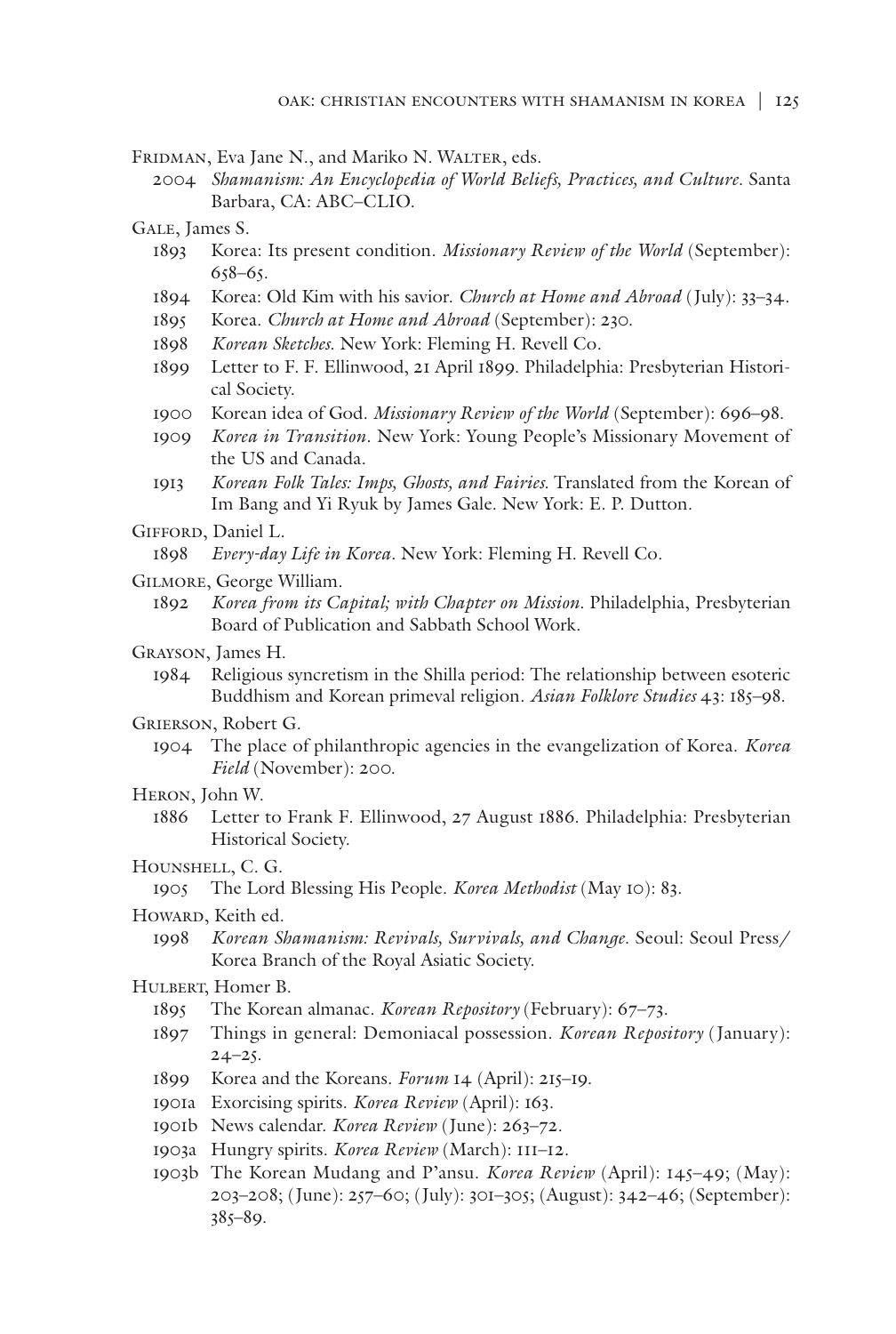1906 *The Passing of Korea*. London: W. Heinemann; New York: Doubleday.

Jones, George Heber

- 1891 The religious development of Korea. *Gospel in All Lands* (September): 415–17.
- 1892 The people of Korea. *Gospel in All Lands* (October): 464–66.
- 1894 The people on the Chemulpo circuit in Korea. *Gospel in All Lands* (June): 282–84.
- 1895 Obstacles encountered by Korean Christians. *Korean Repository* (April): 145–51.
- 1901 The spirit worship of the Koreans. *Transactions of the Korea Branch of the Royal Asiatic Society* 2: 37–58.
- 1908 The native religions. *Korea Mission Field* 4 (January): 11–12.
- 1990 Real Stories from Real Life. Ed. William A. Main. Tiburon, CA. Unpublished manuscript.

Journal of the Royal Asiatic Society of Great Britain

and Ireland (JRASGBI)

1898 Obituary Notice: Dr. E. B. Landis. *Journal of the Royal Asiatic Society of Great Britain and Ireland*: 919.

# Kendall, Laurel

- 1985 *Shamans, Housewives, and Other Restless Spirits: Women in Korean Ritual Life*. Honolulu: University of Hawai'i Press.
- Kim, Chong-suh 김종서
	- 1994 Early Western studies of Korean religions. In *Korean Studies: New Pacific Currents*, ed. Suh Dae-Sook, 141–57. Honolulu: University of Hawai'i Press.
- Koyasu Nobukuni 子安宣邦
	- 2002 *Kishiron* 鬼神論. Tokyo: Hakutakusha.

# LAMBUTH, David K.

1907 Korean devils and Christian missionaries. *Independent* (printed in New York, August 1): 287-88.

# Landis, Eli B.

- 1895 Notes on the exorcism of spirits in Korea. *Chinese Review* XXI-6: 399–404.
- 1896 Mourning and burial rites of Korea. *Journal of the Anthropological Institute* (May): 340–61.
- 1897 A royal funeral. *Korean Repository* (April): 161.
- 1898 The capping ceremony of Korea. *Journal of the Anthropological Institute*  $(May): 525-31.$

# Lee, Graham

- 1896 Korean Christians. *Missionary Review of the World* (November 1896): 866.
- 1897 Letter to Samuel A. Moffett, 20 February. Moffett Papers. Princeton: Princeton Theological Seminary.
- Lee, Jung Young 이정용
	- 1981 *Korean Shamanistic Rituals*. New York: Mouton.

# Lewis, Ella A.

1906 A holocaust of fetishes. *Korea Mission Field* (May): 134–35.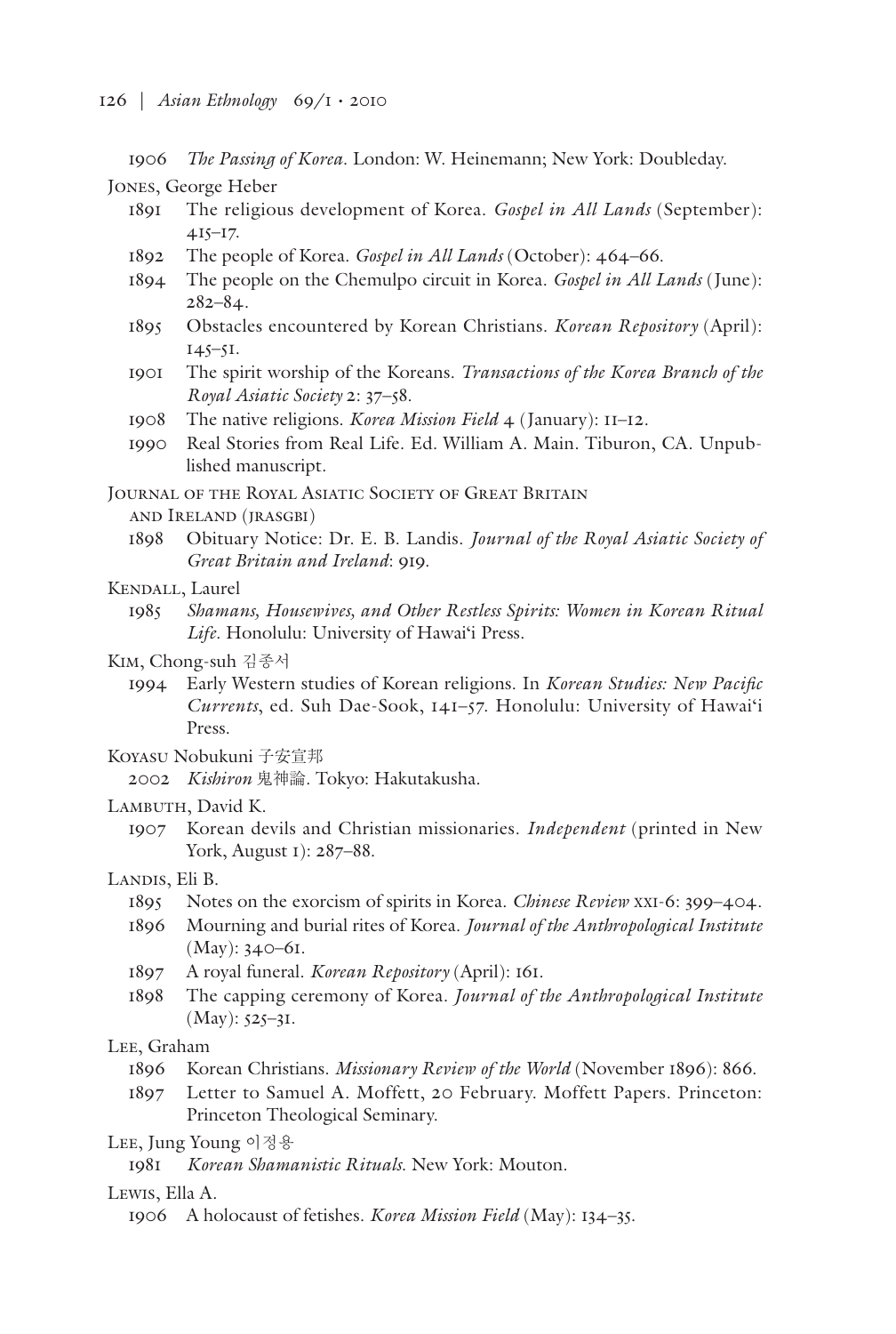- 1885 *Choson, The Land of the Morning Calm: A Sketch of Korea*. London: Trübner and Company.
- Miller, Lula A.
	- 1906 The conversion of a sorceress. *Korea Mission Field* 2 (February): 65.
- Min, Kyŏng-Bae 민경배
	- 1984 *Taehan Yesugyo Changnohoe paeknyŏn sa* 大韓예수敎長老會百年史 (A Centennial History of the Presbyterian Church in Korea). Seoul: General Assembly of the Presbyterian Church in Korea.
- MOFFETT, Samuel Hugh
	- 1990 Memoir of the life and thought of S. A. Moffett by his children. In *A Seminar Commemorating the Centennial of the Arrival of Samuel A. Moffett in Korea*, 16–25*.* Seoul: Presbyterian Theological Seminary.
- MOFFETT, Samuel A.
	- 1895 The transformation of Korea. *Church at Home and Abroad* (August): 137.
- Moore, Samuel F.
	- 1896 Letter to Franklin F. Ellinwood, 8 January. Philadelphia: Presbyterian Historical Society.
- Myers, Mamie D.
	- 1909 Poktaigee. *Woman's Missionary Advocate* (December): 269–70.
- Nevius, John L.
	- 1895 *Wi wŏnip kyoin kyudyo* 위원입교인규됴 (Catechism for the Candidates for Baptism), tr. by Samuel A. Moffett. Seoul: Trilingual Press. (Originally written in Chinese by Nevius and translated into Korean by Moffett)
	- 1896 *Demon Possession and Allied Themes*. New York: Fleming H. Revell Co. Second edition.

- 1903 After the cholera: Native testimonies in a Korean prayer meeting. *Woman's Missionary Friend* (January): 4.
- Noble, William A.

1919 George Heber Jones: An appreciation. *Korea Mission Field* (June): 146.

- Oak, Sung-Deuk 옥성득
	- 2002 North American missionaries' understanding of the *Tan'gun* and *Kija* myths of Korea, 1884–1934. *Acta Koreana* 5 (January): 53–76.
	- 2004 *Sources of Korea Christianity*. Seoul: Institute for Korean Church History.
	- 2009 Edinburgh 1910, fulfillment theory, and missionaries in China and Korea. *Journal of Asian and Asian American Theology* IX (March): 29–51.
- Owen, Georgiana
	- 1908 Burning of the fetishes. *Missionary* 41 (March): 133–34.
- REYNOLDS, William D.
	- 1899 Enemies of the cross in Korea. *Missionary* (October): 464–66.
- RIDEL, F. C., ed.
- 1880 *Hanbul chadyŏn* 韓佛字典: *Dictionnaire Coréen-Français*. Yokohama: Levy. Scranton, Mary F.
	- 1907 Day schools and bible. *Korea Mission Field* (April): 53.

Noble, Mattie W.